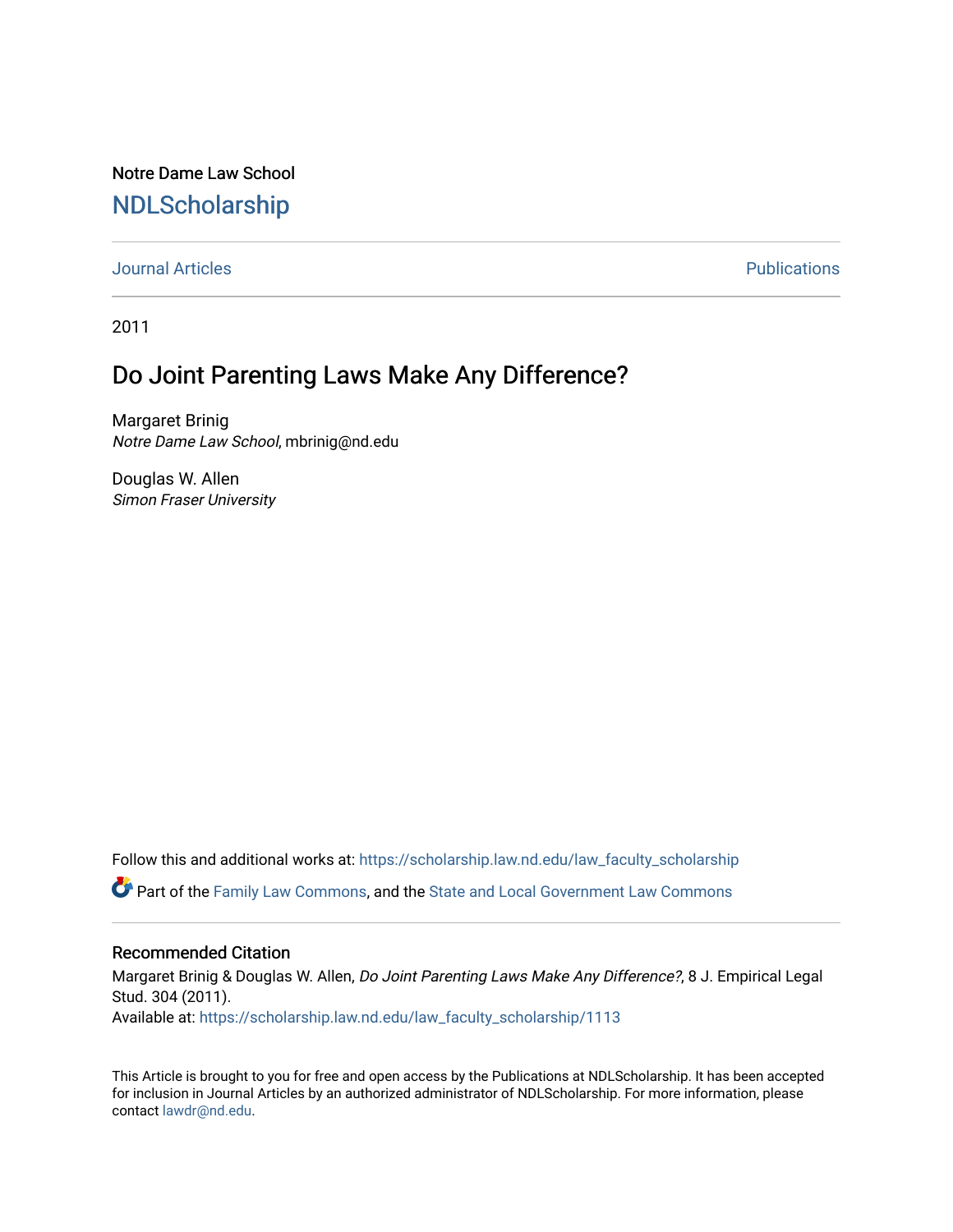

*Journal of Empirical Legal Studies* Volume 8, Issue 2, 304–324, June 2011

# Do Joint Parenting Laws Make Any Difference?

*Douglas W. Allen and Margaret Brinig\**

Using a unique data set on divorcing couples, we analyze the effects of a change in legal entitlement on the outcomes for divorcing couples. In particular, we analyze the 1997 change to custody provisions in the State of Oregon. Prior to 1997, Oregon assigned custody, based on the discretion of the court, in the best interests of the child. This was changed to a "presumption" of joint parenting, which manifests in the courts encouraging and imposing joint (or shared) custody in cases that otherwise would have had sole custody arrangements. We find that the law had several implications for divorce behavior: different custody outcomes (less sole custody to mothers, more sole custody to fathers), more mediation, longer times until the final divorce, and more acrimonious divorces (more abuse actions filed). We find no evidence that spouses attempted to bargain around the change of legal entitlement.

# I. Introduction

Changing family laws continue to be at the heart of many social policy debates, and yet very little is known about the effects of these changes. Over the past 25 years, many states have gone through a "joint parenting" exercise. With this debate taking place in local and state media, the sides are almost as well defined, if less broadly known, as those regarding same-sex marriage or abortion. Joint parenting agreements are used within the context of joint custody laws. They are generally supported by men's groups and pro-family advocates, who argue that "children need both parents to be successful."1 Not surprisingly, some women's groups see joint parenting as a threat to the long-standing presumption that they would be given custody under a "best interests of the child" test. They claim that children are victimized by agreements that force both parents to deal with the logistics of child

<sup>\*</sup>Address correspondence to Douglas W. Allen, Department of Economics, Simon Fraser University, Burnaby, BC V5A 1S6. Allen is Burnaby Mountain Professor of Economics; Brinig is Fritz Duda Family Professor of Law, University of Notre Dame.

Thanks to Dean Lueck, Richard McAdams, the Midwestern Law and Economics Association Meeting participants, the anonymous referee of this journal for their comments, and to Jason Fernandez, Nathan Brandenberg, and Jamil Gill for tireless research assistance collecting and coding the electronic court files.

<sup>&</sup>lt;sup>1</sup>As an example, Mathis, in the *Bismarck Tribune* states: "If children could vote, they would vote for both parents" (2007:6A). When he signed the joint parenting bill into law, Governor Vilsak (Iowa) said, "I hope it sends a message to fathers and mothers across the state that we want them to be engaged in the raising of their children and we think if they are, the outcomes for their children will be better" (Pitt 2004).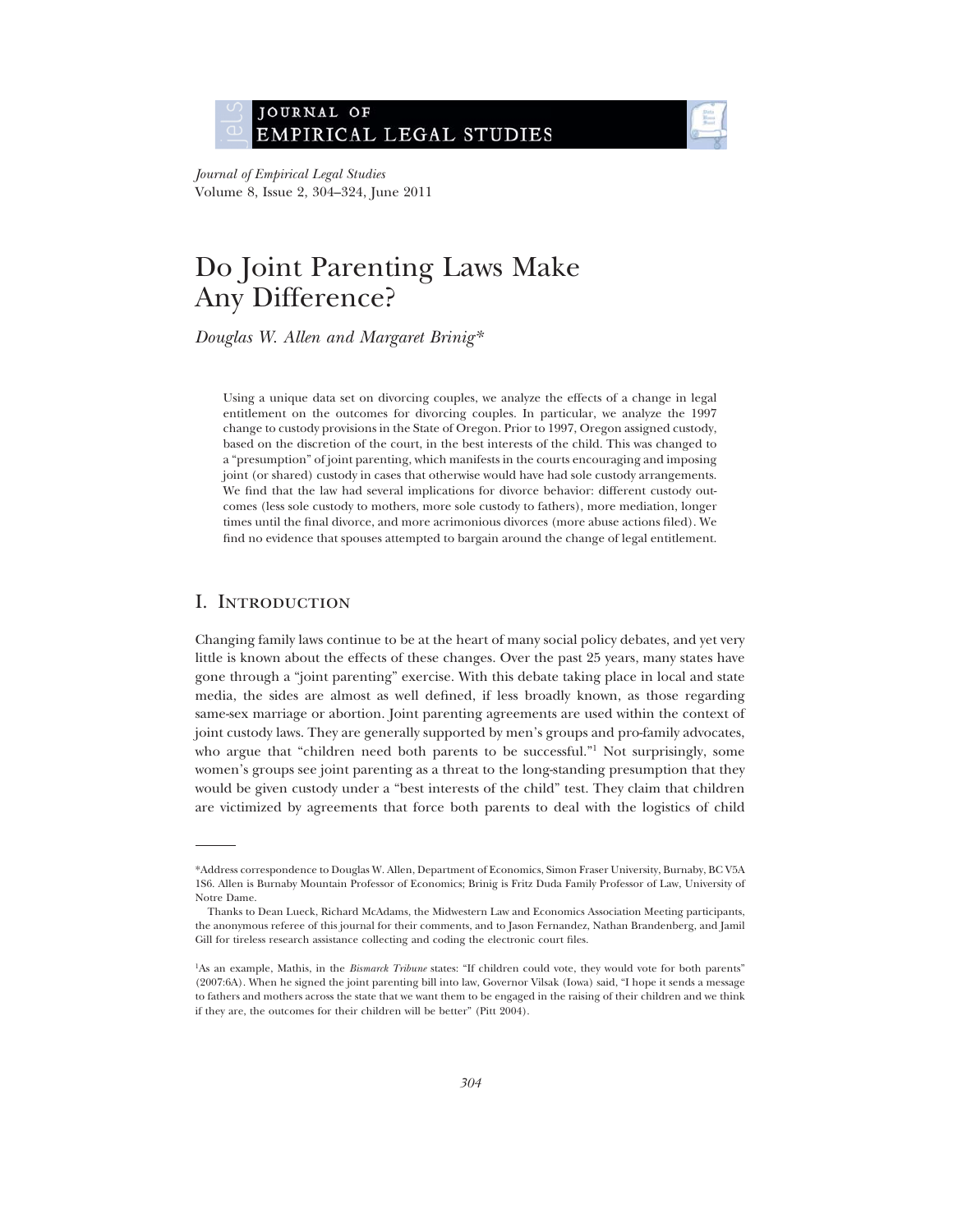rearing, and that joint parenting rules are unable to protect children from abusive parents.2 Like other family policy debates, both sides tend to talk past each other and policymakers have very few facts at their disposal. Our goal here is to be the first to shed some actual empirical light on the question: What effect do joint parenting laws actually have on custody, support, and the divorce process?

There is a good reason why so little is known about the actual effects of joint parenting laws: the relevant data are buried in court records and are difficult to obtain. In our case, we have compiled a unique data set on divorcing couples to analyze the 1997 change to custody provisions in the State of Oregon. Prior to 1997, Oregon, like most states, assigned custody, based on the discretion of the court, in the best interests of the child. This was changed to a "presumption" of joint parenting, which manifests in the courts imposing joint (also called shared) custody in cases that otherwise would have had sole custody arrangements.3 By "presumption" is meant the court's "starting point" or anticipated award and thus, unless the case is settled, arguments must be made to alter the court's position. We chose the State of Oregon for reasons of data availability and because there was an actual change in law. However, joint parenting laws are not restricted to one state. In fact, Iowa and Maine have also changed their law and there is legislative activity regarding joint parenting in most states. More than 40 states (and the District of Columbia) have class action suits over equal treatment in custody awards, though as of September 2010, none of these has been successful.4

Changes in child custody laws may influence the bargaining that takes place within marriage and, as a result, may change the relative bargaining strengths and resource allocation within marriage.<sup>5</sup> A critical feature of all bargaining frameworks is the threat

<sup>2</sup> Omdahl (2006), in the *Grand Forks Herald*, states that "the measure would substitute judicial neutrality with bitter grudges in the determination of joint custody arrangements.... [T]he court grant[s] both parents—the good and the bad—equal custodial rights even when it isn't in the best interests of the children."

<sup>3</sup> Proponents of the change would hasten to argue that "best interests of the child" is still the standard. What has changed is the growing equating of joint parenting with "best interests." We mean by sole custody that one parent has physical custody most of the time, while the other has visitation (called "access" in some jurisdictions and "parenting time" in Oregon). For differential child support purposes, it means that neither parent spends less than 35 percent of the time with the child.

<sup>4</sup> See, e.g., Urso v. Illinois, #04-CV-6056 (N.D. Ill. Kennelly, J.) (42 U.S.C. § 1331), *dismissed for lack of subject matter jurisdiction*, Oct. 7, 2004; Creed v. Wisconsin, 04-00917 (E.D. Wis. Curran, J.), *dismissed with prejudice*, Sept. 24, 2004 (same); Ward v. Louisiana, 04-CV-2697 (E.D. La. Fulton, J.); Martin v. Florida, 04-CV-22385 (S.D. Fla. Jordan, J.) (42 U.S.C. § 1985). In a startling decision, the Iowa Supreme Court said that the law could not possibly have meant joint custody because this would be against the best interests of the child. Marriage of Hansen, 733 N.W.2d 683 (Iowa 2007).

<sup>5</sup> The bargaining literature no doubt starts with Manser and Brown (1980) and McElroy and Horney (1981), who, in the context of consumer theory, first challenged the notion the household could be represented by a single utility function. Bargaining models of one type or another examining intrahousehold allocations of resources during marriage have also been modeled by Woolley (1988), Lundberg and Pollak (1993, 1994), Sayer and Bianchi (2000), Chiappori et al. (2002), and Gray (1998), to name just a few. Chiappori (1992) developed a "collective" approach to household allocation to examine shares in marriage and labor supply issues. Allen (1992a) examines how noncooperative bargaining in marriage influences the choice of spouse.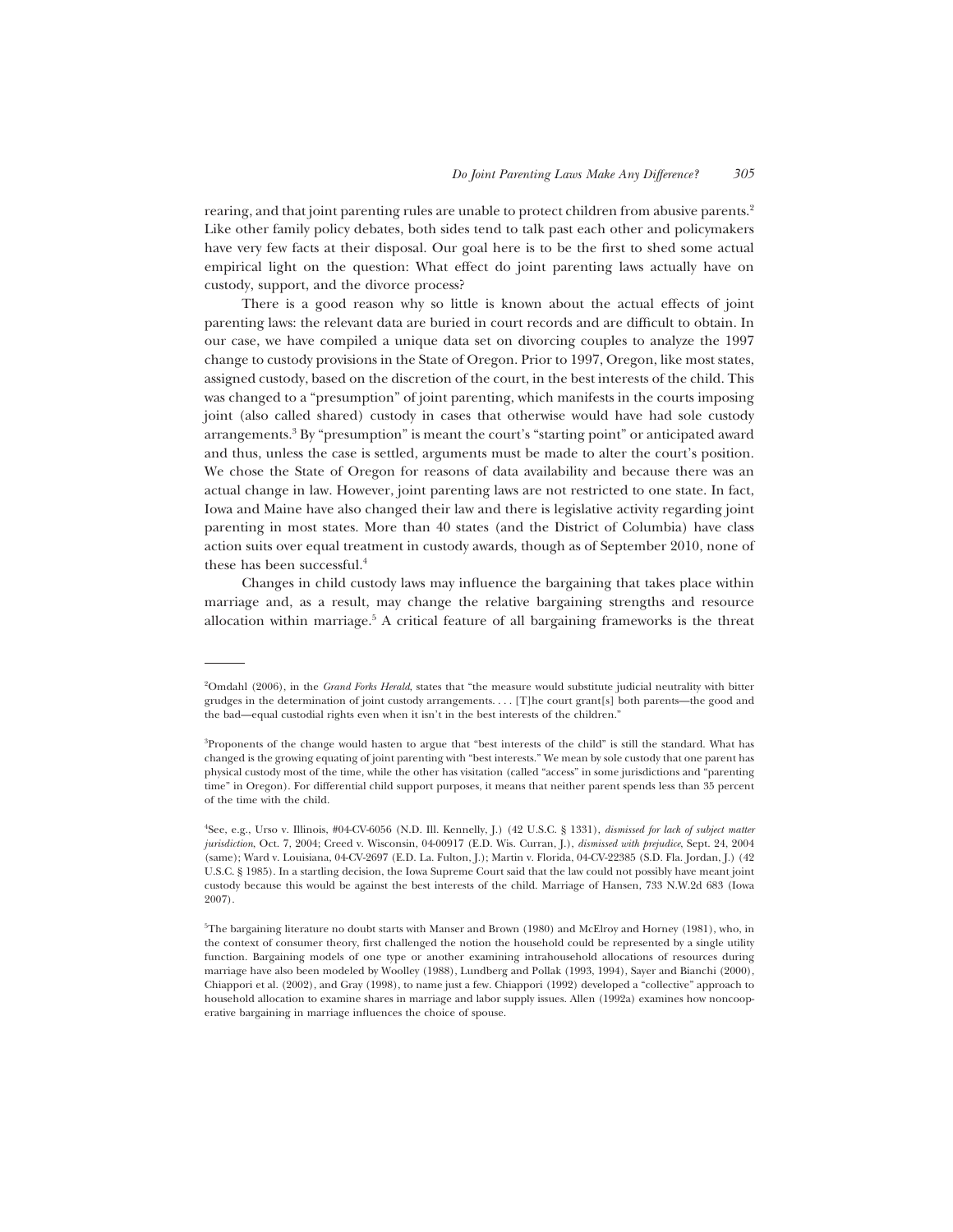point in case of bargaining failure.6 Threat points *while* married are often assumed to be the anticipated utility when divorced, and may depend on wages, nonlabor incomes, sex ratios, unemployment rates, government social programs, and, of course, divorce laws regulating property, child support, and custody.7 With the exception of Gray (1998) and the voluminous work on grounds for divorce, however, little empirical attention has been given to legal details *at* divorce and the effect these might have on custody outcomes.<sup>8</sup> No doubt this dearth of literature stems from two sources. First, for an average married couple, far from the margin of divorce, changes in legal rules regulating custody likely have little impact on behavior.9 Second, bargaining models generally make no specific predictions about the exact terms under which household gains are to be divided. To say that one side benefits from a change in threat point begs the question: In what specific way does he or she benefit? This shortcoming makes empirical testing more difficult. This latter issue is important within the context of divorce negotiations where financial and liquid assets are being split along with nonfinancial and illiquid assets, and many outcomes are possible. Our Oregon data addresses both these shortcomings.

Of particular interest to us (and economists, lawyers, and family advocates) is whether changes in the legal rules regulating families will have any real effect on divorce outcomes. At first glance, our question seems to have an obvious answer, but three results are plausible. First, if family life is teeming with transaction costs and if the legislated change was a surprise, then any legal changes may not be bargained away or anticipated, and may have real consequences. Second, legal changes might simply lead to offsetting financial changes. For example, a change to legal rules regulating child custody might lead to the same custody allocation, but with a transfer of dollars to the party placed in the better bargaining position.10 Finally, legislated changes in threat points might be a confirmation

<sup>6</sup> There have been many empirical studies showing that differences in nonlabor income between parents, shares of household wealth, and assets brought into the marriage all influence child outcomes, labor supply, and other economic choices during marriage. See, e.g., Thomas (1990), Hoddinott and Haddad (1995), or Fortin and Lacroix (1997). An endogeneity problem often exists in testing bargaining models because the variables used to measure differences in bargaining positions (like wages) are themselves often the product of internal bargaining.

<sup>7</sup> Lundberg and Pollack (1993) consider noncooperative behavior within the household as a more credible threat point than divorce.

<sup>8</sup> On the no-fault divorce literature, see Peters (1986), Allen (1992b), Friedberg (1998), Brinig and Buckley (1998), and Wolfers (2006).

<sup>&</sup>lt;sup>9</sup>In this context, the Lundberg and Pollack (1993) threat point of noncooperative behavior within the family seems more plausible. Indeed, most of the bargaining literature focuses on intrahousehold bargaining, rather than on couples who have already separated and who are in the process of negotiating the terms of their permanent dissolution of marriage. However, this latter group may be quite sensitive to changes in legal rules that directly and immediately influence their bargaining position and, as a result, the likely allocations of property and custody by divorce courts is more relevant for them.

<sup>10</sup>Mnookin and Kornhauser (1979) were perhaps the first to point this out. The reason for this anticipated effect is that divorcing couples should recognize the optimal allocation of custody and time allocation of children, and bargaining over this with side payments should be relatively straightforward—a simple application of the Coase theorem.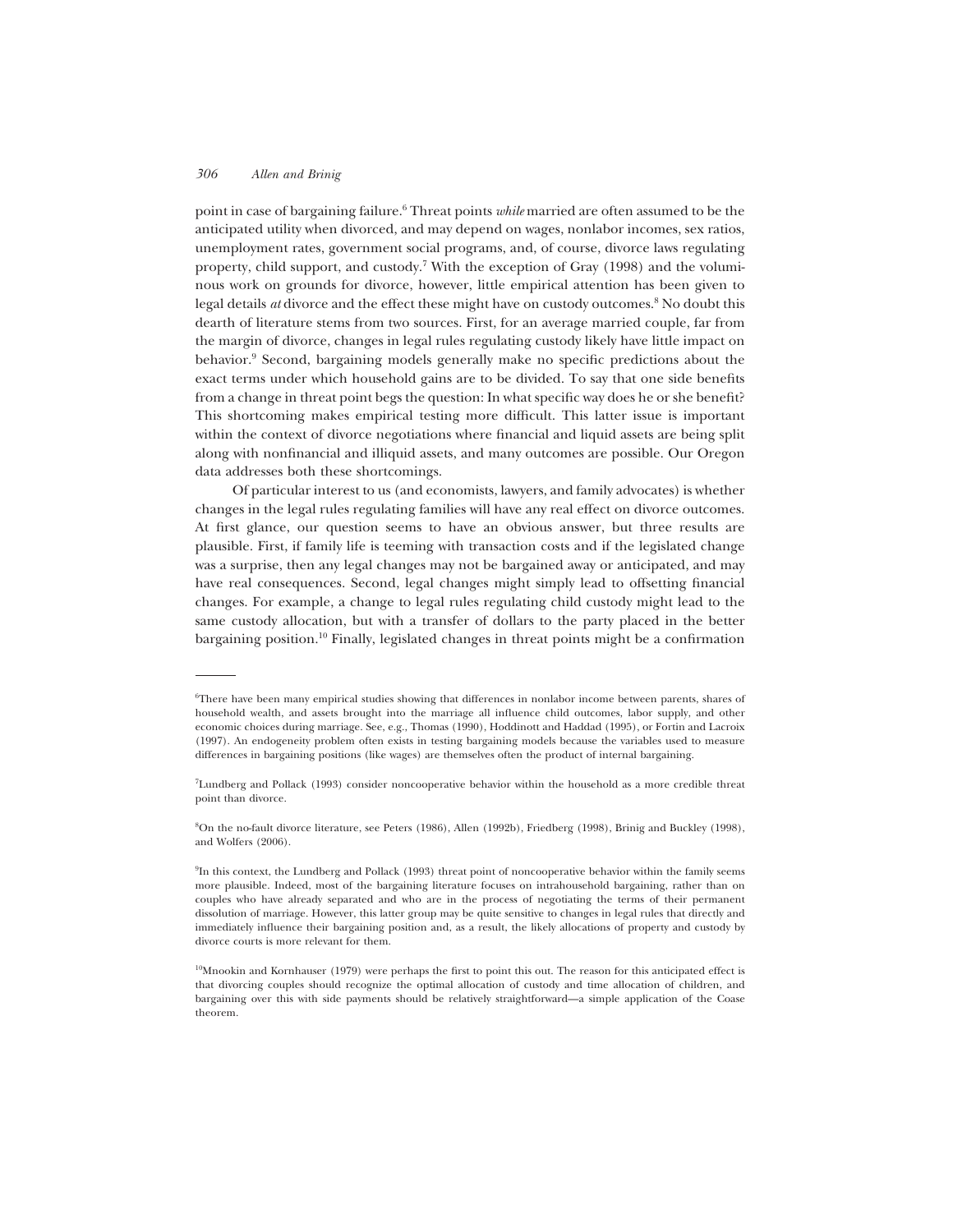of changes that have already taken place at the court or societal level. In this situation, the law will be neutral with respect to the legislated behavior, and there will be no compensating side payments because there has been no *real* change in threat point. Thus, the effects of the legal change in custody can be summarized in three hypotheses.

- H1: Effect on custody allocation, and no dollar transfers.
- H2: No effect on allocation, but dollar transfers from one spouse to the other.
- H3: No effect on allocation, and no dollar transfers.

These three different hypotheses are found in the day-to-day debate over joint parenting laws.

To try to distinguish these three different outcomes to a legislated change in child custody we have an empirical emphasis in this article. Within the context of the tests we conduct, we show that changes to the legal presumption of custody did impact almost every margin we examine, and sometimes in ways that are unexpected. That is, we find that the move to legal joint parenting led to changes in the custody of children (but, surprisingly, not toward joint custody), the use of mediators, and the length of divorce proceedings. We find no evidence of changed dollar transfers between spouses.

However, the story does not stop there. We also show that the simple change in law led to other responses in behavior. The Oregon legislation contained a protection clause for an exemption from the presumption for cases of child abuse. Divorcing couples used this part of the legislation to improve their custody outcomes by accusing the spouse of abuse. The end result was longer, more costly, more acrimonious divorces. Generally speaking then, we find evidence that supports Hypothesis  $H_1$ .

# II. Legal Changes in Oregon

Joint parenting legislation is the result of lobbying efforts by father's rights groups who want fathers to gain more access to their children after divorce. In its historical context, it is part of the evolving family law changes brought on by the wave of no-fault divorce legislation in the 1970s and the growing number of divorced households. Prior to these changes, divorce was less common and typically mutual. Since the introduction of various degrees of unilateral divorce, the state has modified property laws, support laws, and custody laws in an effort to balance the interests of the family stakeholders. Since state rules can never mimic the details of mutual agreements, such legal changes often leave the door open for opportunistic behavior.

Before 1997, Oregon's divorce law regarding custody was fairly typical. It provided for joint legal custody (shared decision making) in the vast majority of cases and physical custody awards "in the best interests of the child." Although joint physical placement was a possibility, it was not favored. The legislation amending the statute, 1997 Oregon Laws Ch. 707 (S.B. 243), shows the change in emphasis.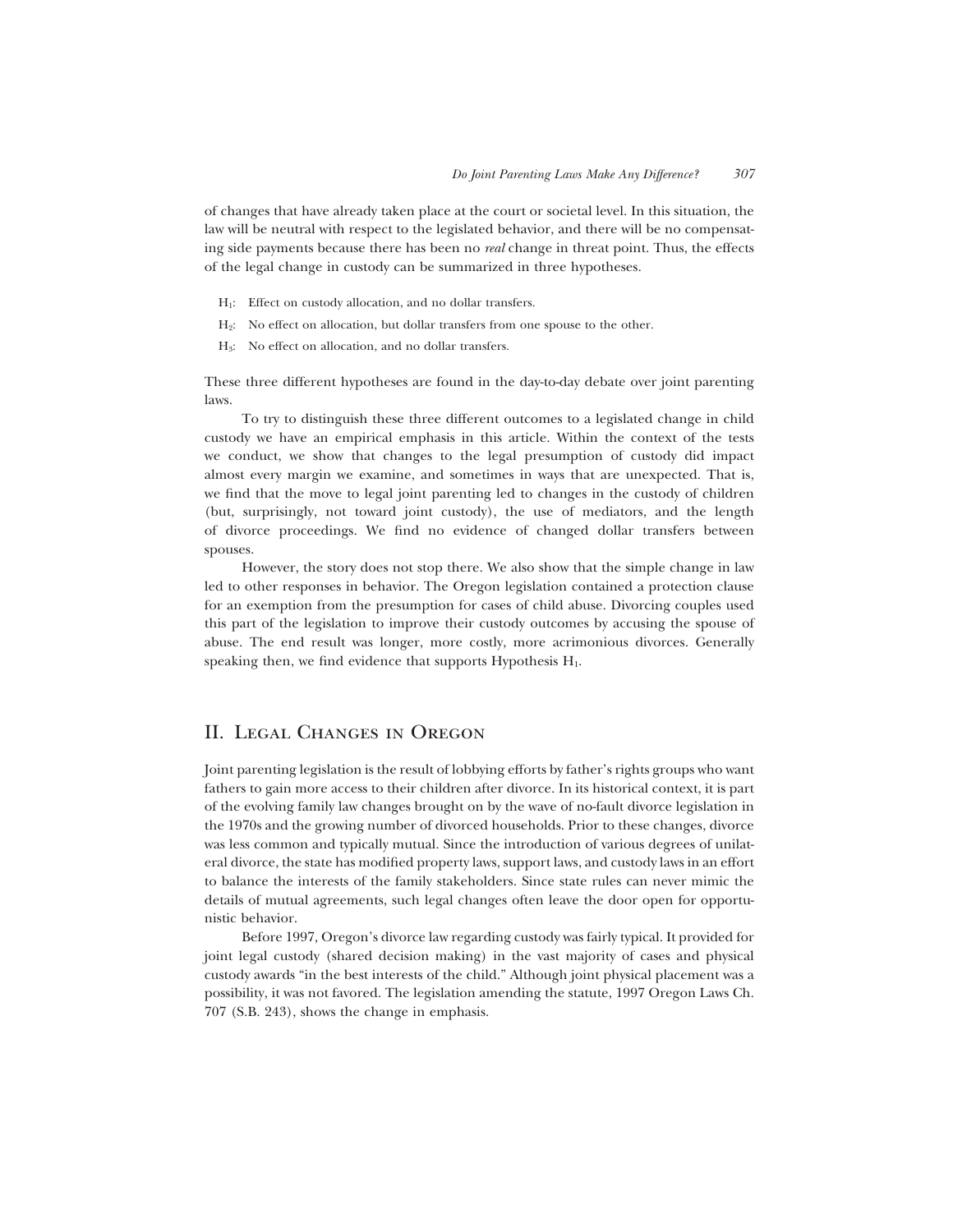*The court may hold a hearing to decide the custody issue prior to any other issues.* <+*When appropriate,*+> *the court* <**-***may***-**> <+*shall*+> *recognize the value of close contact with both parents and encourage*<**-***, where practicable,***-**> *joint parental custody and joint responsibility for the welfare of the children.*<sup>11</sup>

After the statute went into effect, Oregon courts were required to recognize the value of close contact with both parents and encourage joint parental custody. In addition, 1997 legislation noted in its very first section that it was state policy to "[a]ssure minor children of frequent and continuing contact with parents who have shown the ability to act in the best interests of the child."12

Consistent with this was the change in vocabulary throughout the statute from "visitation" to "parenting time." The legislation also mandated several procedural devices to encourage this shift in emphasis. The first was a requirement that divorcing parents file a "parenting plan."13 The second was a rule mandating that if one party wanted joint custody and the other objected, they be sent to mediation unless "participation in mediation will subject the party to severe emotional distress."14 In addition, custody would not be given to a parent who had been found to have committed any spousal or child abuse under Oregon law.15 Spouses alleging domestic violence were excepted from mediation procedures as well as from the joint custody presumptions. If they still could not agree after 90 days, the court would determine custody, still with the goal of "ensuring the non-custodial parent sufficient access to the child to provide for appropriate quality parenting time." Third, enforcement of the custody and "parenting time" order was designed to be more effective. Theoretically, motions to enforce could be brought without attorneys and with the same remedies available for enforcement of child support, including specific schedules of visitation, fines, jail time, "make-up" visitation, and even elimination of spousal support.<sup>16</sup>

16Or. Rev. Stat. § 107.135.

 $11$  <  $\rightarrow$  represents added language, and <  $\rightarrow$  indicates deleted language.

<sup>121997</sup> Oregon Laws c. 707 (S.B. 243).

<sup>&</sup>lt;sup>13</sup>The basic idea was that if the parents could focus on a common task and work out a concrete arrangement, it would work better over the long run than something as vague as "liberal visitation."

<sup>&</sup>lt;sup>14</sup>Or. Rev. Stat. § 105.179 (2003). The Oregon Task Force Report that spawned the legislation specifically mentions domestic violence.

<sup>15</sup>Or. Rev. Stat. § 105.137 makes abusive relationships exceptions to joint parenting awards: "However, if a parent has committed abuse, as defined in ORS § 107.705, there is a rebuttable presumption that it is not in the best interests and welfare of the child to award sole or joint custody of the child to the parent who committed the abuse." Section 107.105 defines abuse as:

<sup>(1) &</sup>quot;Abuse" means the occurrence of one or more of the following acts between family or household members:

<sup>(</sup>a) Attempting to cause or intentionally, knowingly or recklessly causing bodily injury.

<sup>(</sup>b) Intentionally, knowingly or recklessly placing another in fear of imminent bodily injury.

<sup>(</sup>c) Causing another to engage in involuntary sexual relations by force or threat of force.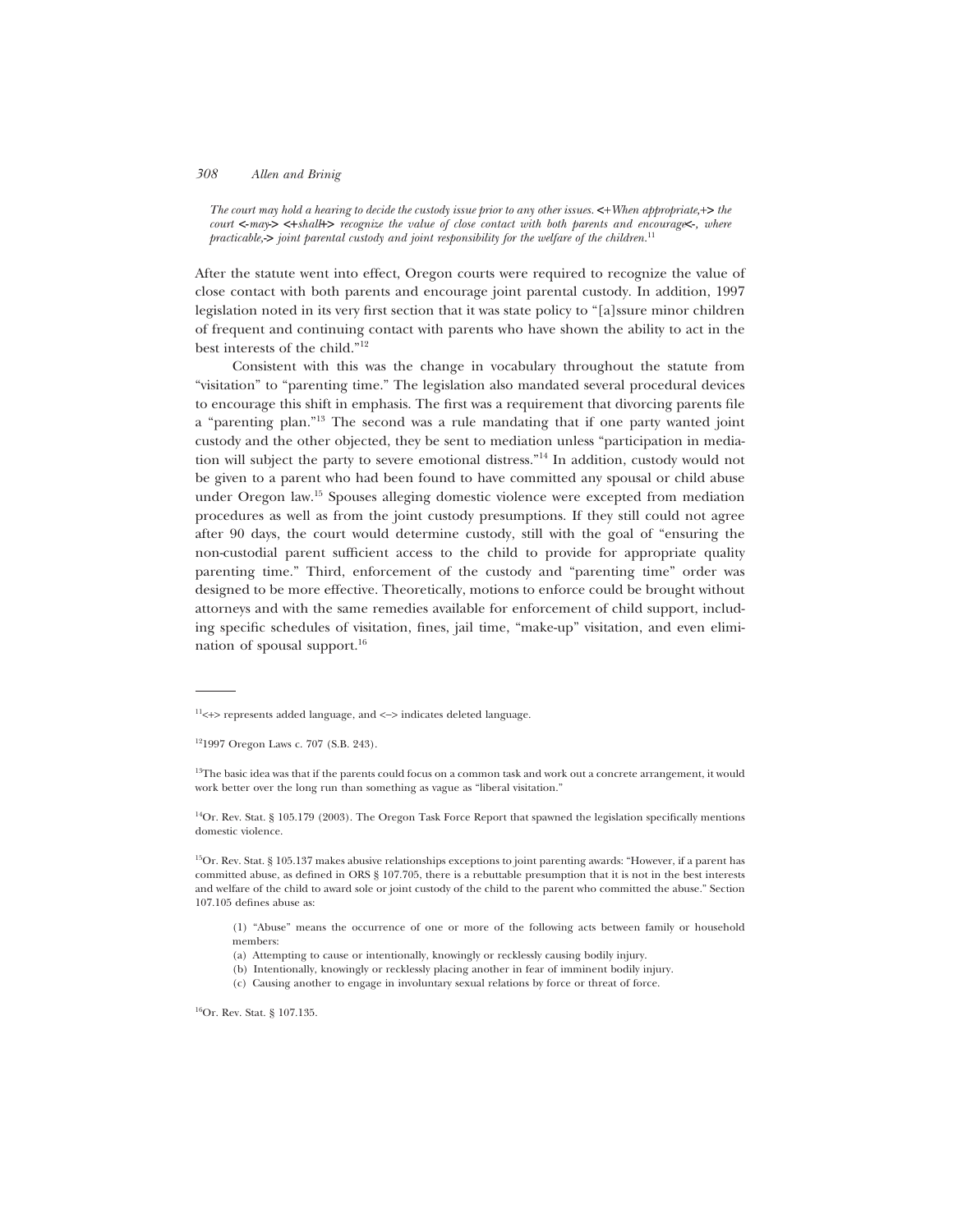# III. Analytical Framework

The fundamental prediction of bargaining theory is that changes in threat points that improve bargaining positions of Party A improve the share of wealth going to Party  $A<sup>17</sup>$  This simple prediction provides a benchmark for interpreting the Oregon joint custody changes. If the Oregon law had been unanticipated by any of the parties, then the change in custody law can be seen as a change in a negotiation threat point. That is, if a spouse had previously not agreed to the other having sole or joint custody, then the latter now has a credible threat to go to court and obtain at least joint custody. In most cases, under this benchmark, the direction of the change favored the traditional noncustodial parent (the father), and likely led to reduced offers to settle the divorce proceedings. In terms of the settlements, such a change should improve the offers made to husbands. If the switch to joint parenting was an *unanticipated* clear transfer of legal entitlement to the historical noncustodial parent (the father), then under this assumption we expect (1) fathers to obtain custody more often, and (2) for more mediators to be used.

However, the Oregon legal change was more complicated than a simple transfer of power from wives to husbands. Separated couples often enter into divorce negotiations with conflicting views of their marital histories and relative contributions. They often have strong preconceived views on what a "fair" split would entail, and often view deviations from this as a form of "divorce theft," even if these deviations result from legislation. The complicated nature of marital assets and their measurement difficulties, when combined with the motivation of the individuals, allows for the possibility of changes in behavior on many margins.

A loser from a legislated reassignment of rights is unlikely to sit back and do nothing, particularly when these rights are as important as child custody. As a first strategy, the loser is likely to fight back and make arguments against the change in rules. At the same time, the winner from a legal change in custody rules may use the new threat point as a launching pad for increased efforts at marital property rights. In the Oregon case, this is particularly likely because the legislation contains an "abuse safety valve" making abusive parents ineligible for joint custody. Thus, with imposed joint custody, the party negatively affected (usually the wife) is likely to argue that the other spouse is not fit for joint custody, or make other claims to support sole custody. The party positively affected may do the same thing in an effort to achieve sole custody, especially if (usually) he does not want to have frequent dealings with his former wife. Since the law allows for movements away from joint parenting in the case of abuse, we should expect attempts to use this strategy by both sides.

Thus, if the legal change was unanticipated, there should be evidence that both sides used the new law to maximize their own welfare at the expense of the former spouse. Since the law allowed an option to avoid the transfer of rights through the use of abuse provisions, there should be (1) an increase in the time it takes to settle a divorce, (2) an increase in the number of abuse complaints made, and (3) and increase in the number of custody motions made.

<sup>17</sup>See Cooter et al. (1982) for a seminal exposition.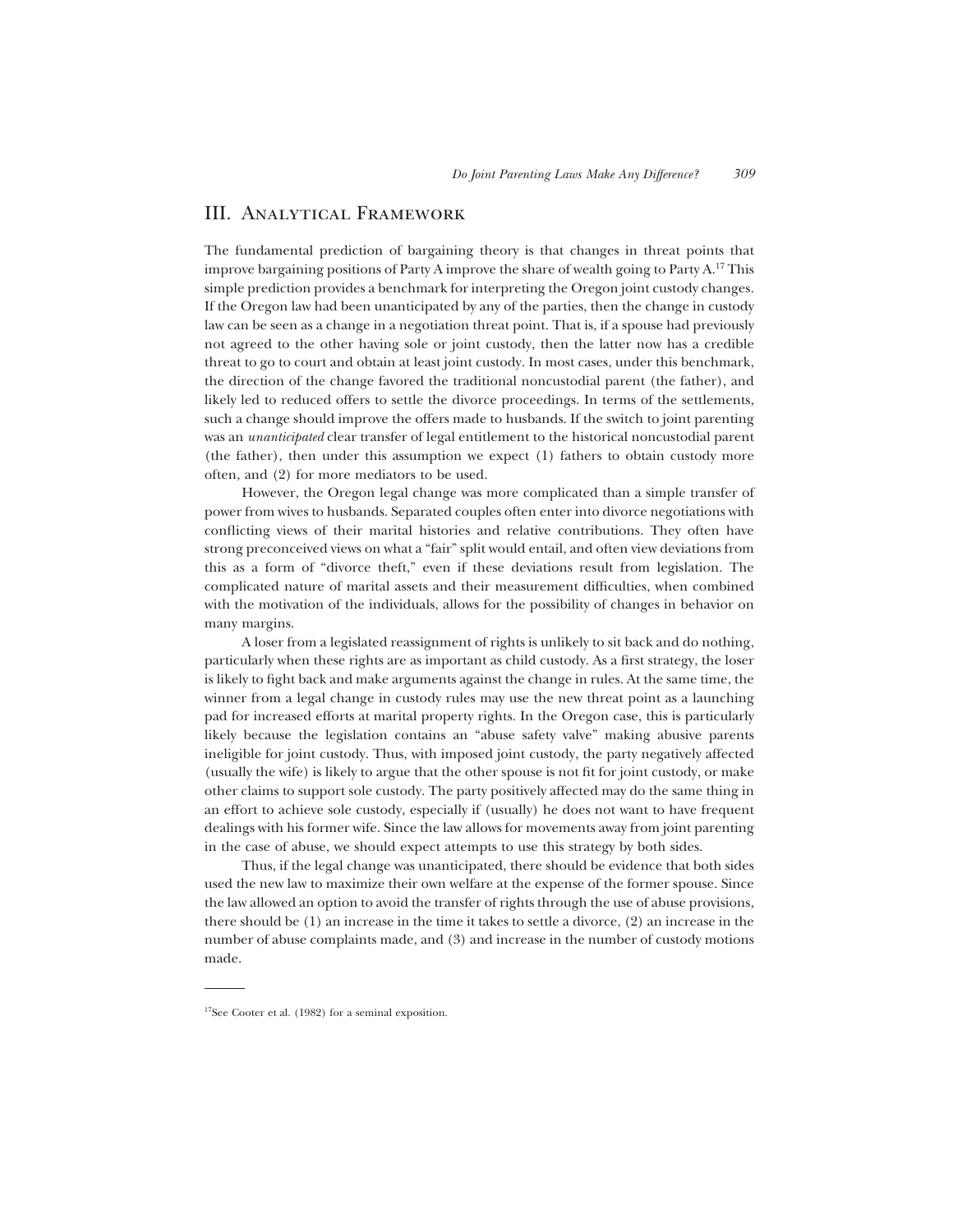However, these predictions must be tested against two alternatives. A second alternative hypothesis, à la Becker, is that if the costs of bargaining are very low, then the switch to joint parenting might have no effect on custody or anything else, since the husband and wife merely bargain around the law. The loser from the legal switch may decide to "buy" custody back through agreeing to lower support (even, perhaps, lower child support) or a smaller share of marital property. We call this Hypothesis  $H<sub>2</sub>$ . Yet another alternative hypothesis is that the switch to joint parenting could have been *anticipated* by the divorce lawyers and others following the divorce situation closely. Although the more subtle aspects of the law dealing with abuse options seem unlikely to have been anticipated, the general thrust of the law may have been. If so, then there would be a trend in father's custody over time, with no sudden change with the 1997 joint parenting enactment. As mentioned above, we call this Hypothesis H<sub>3</sub>. The distinguishing test between H<sub>2</sub> and H<sub>3</sub> is that if H<sub>2</sub> were true, we would expect to observe a transfer of wealth from mothers to fathers to compensate for the transfer of legal rights. The remainder of this article attempts to sort through these three hypotheses.

# IV. Empirical Results

#### *A. Data Sources*

Between 1995 and 2002, there were approximately 125,000 divorces in Oregon.<sup>18</sup> As each Oregon divorce is granted, the circuit court clerk sends information to the Division of Vital Records of the Department of Health and Human Services. This information, more extensive than that collected in most states, includes the names, counties of birth and residence of each spouse, their ages, the date of marriage, separation, and divorce, the identity of the plaintiff in the divorce action, the number of marriages for each spouse, the date and way any previous marriage ended, the education and race of each spouse, the number of minor children in the household, and the custody awarded for each child.19 Brinig obtained electronic files containing all this administrative information. In addition, for a random subset of divorces with children (since these changes only affect those with children), she

|      |        | <sup>18</sup> Oregon records show the following divorce numbers: |
|------|--------|------------------------------------------------------------------|
| 1995 | 15,329 |                                                                  |
| 1996 | 14.973 |                                                                  |
| 1997 | 14,880 |                                                                  |
| 1998 | 15.265 |                                                                  |
| 1999 | 15.647 |                                                                  |
| 2000 | 16,583 |                                                                  |
| 2001 | 16,569 |                                                                  |
| 2002 | 16,151 |                                                                  |

The total is 125,397. Note that there is no apparent decrease in the crude divorce rate.

<sup>19</sup>The only other states to continue to collect as much data, since the National Center for Health Statistics stopped compiling individual divorce data in 1995, are Connecticut, Montana, and Virginia. None of these states has judicial records online. We could obtain custody trends in these states, but very little else.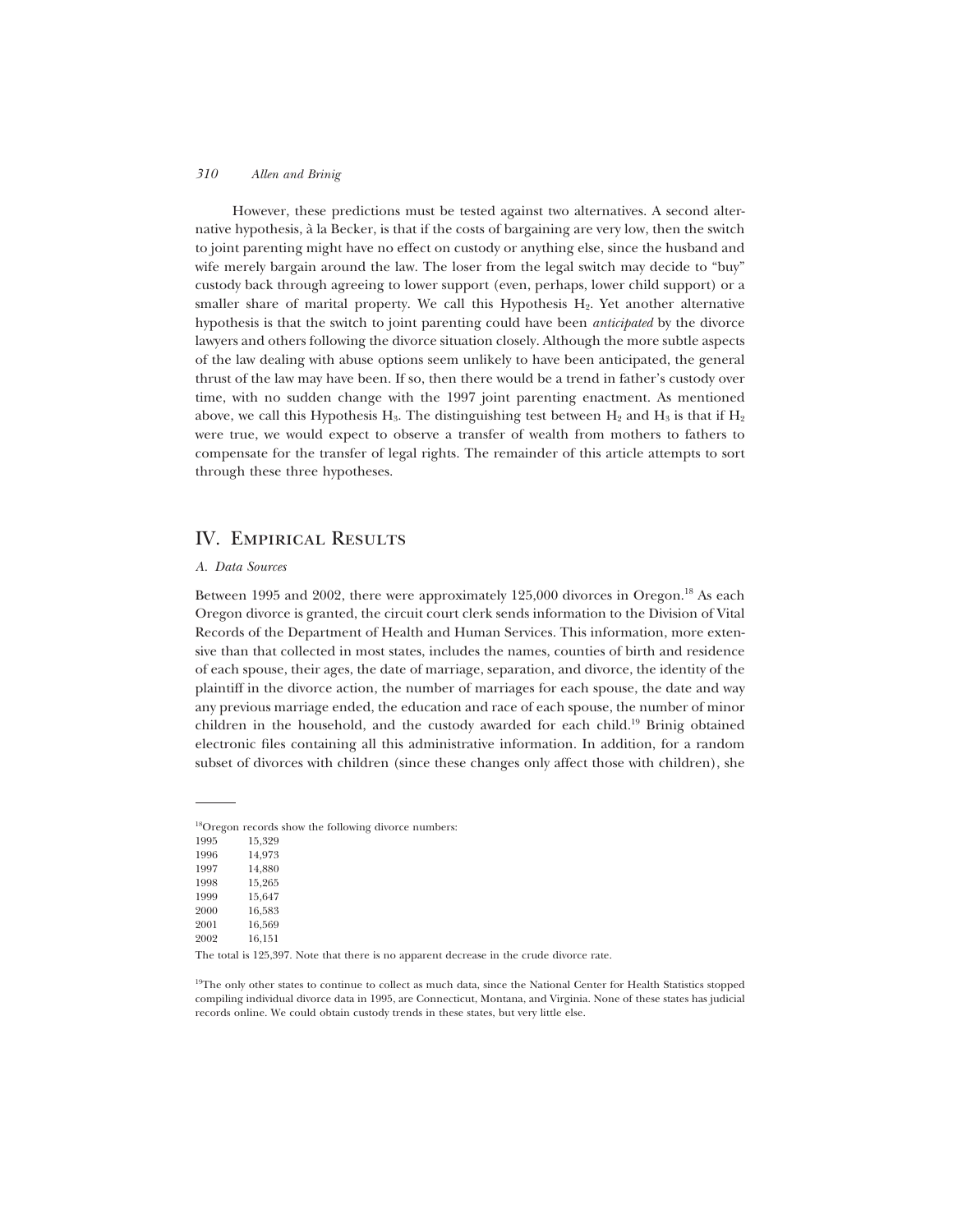matched each divorce to the Oregon Online Judicial Information Network (OJIN) to obtain specific information about the court proceedings surrounding the divorce.20 Since 1991, OJIN has collected case information from each county's circuit courts, which it makes available free of charge at various sites in Oregon and, for a set-up and hourly fee, to online users elsewhere.<sup>21</sup> The OJIN information allowed her to collect data for each case on attorney representation, the number of court incidents (including motions), the amount of fees charged, whether or not a party alleged domestic violence (and whether a protective order issued), whether or not one alleged failure to pay child support or sought to change visitation or custody, and so forth.

From this information we first randomly selected 500 cases involving children for each of the eight years involved (nearly three years before the statute went into effect in late 1997, and slightly more than five years thereafter).<sup>22</sup> After matching the two electronic databases for the 4,000 cases, identifying information was deleted from the files. This led to the creation of our data set of 3,806 divorces over the eight-year period.23 The extraordinary detail of this data set allows us to examine the effects of the change in Oregon's switch to a presumption of joint parenting on many margins. We assume the switch in the Oregon divorce law is exogenous to these divorcing couples. $24$ 

Before plunging into the regression results, a simple figure might help as an aid to interpretation. Consider the decision to grant the wife sole custody of the children. Figure 1 plots the raw custody fractions from our data set. These raw data show that custody to wives was essentially constant prior to the change in legal regime, and began to fall continuously afterward. Custody to wives was highest, at 68 percent, just prior to the legal change, and fell to a low of 51 percent by the end of our data period. Similar graphs, with equally striking results, can be drawn for each of the dependant variables we are interested in. The relevant

<sup>&</sup>lt;sup>20</sup>Brinig was able to match all divorce cases with OJIN. There was no issue of multiple records, mismatches, or other complications.

<sup>&</sup>lt;sup>21</sup>Human subjects review board permission was given for the matching, based on names and type of actions, required by the process.

<sup>&</sup>lt;sup>22</sup>SPSS, the statistical program, allows a random selection of any given number of cases. There were in excess of 7,000 with children each year. We chose 500 cases per year to keep data-collection costs reasonable while at the same time having a data set large enough to produce reasonable estimates.

<sup>&</sup>lt;sup>23</sup>We eventually excluded cases in which custody of minor children went to neither father nor mother, or where a diligent search revealed no court records to match. This resulted in deletion of less than 200 cases.

<sup>&</sup>lt;sup>24</sup>In a perfect world, we would like to test this assumption. This would require data on all those separated and divorced. Unfortunately, those who separate, but never divorce, are not in our data set, nor are the data available. Instead, we report the means of our variables for before and after the change in legal regime in Table 1. For dichotomous variables, we use a chi-squared test for a difference in means, while for the continuous variables we use a simple *t* test. From a statistical point of view, there is little difference between the two samples, although at the 5 percent level the average age of the wife is slightly higher, there were more nonwhites, and fewer welfare recipients in the post-legal-change group. However, looking at the actual differences of magnitude, there would appear to be little difference between the two groups: the before and after means are all similar in size. This suggests it is reasonable to treat the legal change as exogenous.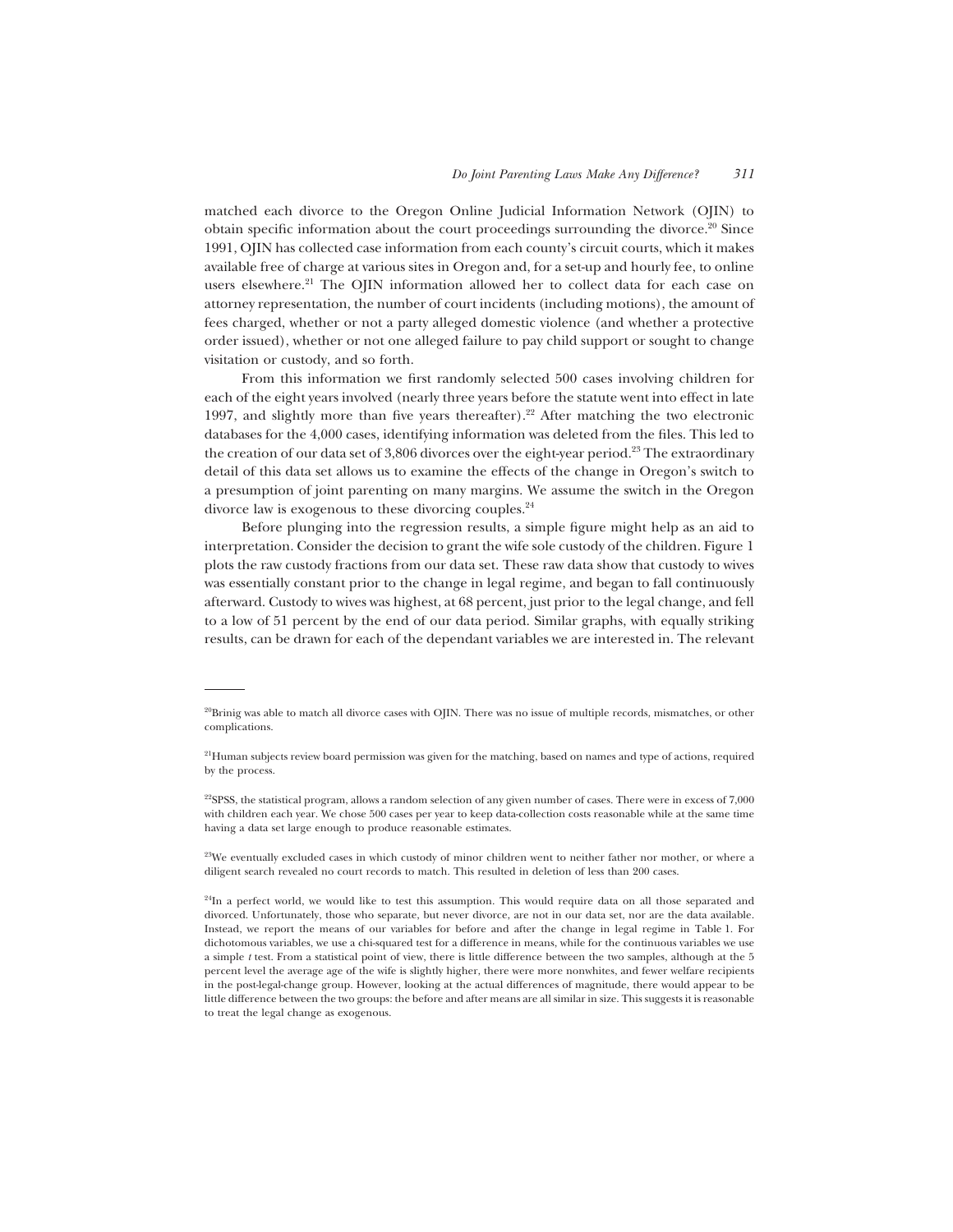

*Figure 1:* The unconditional fractions of child custody for wives.

question is: How much of the decline after 1997 is attributable to the legal change? We determine this using three regression coefficients to calculate the total marginal impact of the law, holding constant the various control variables listed in Table 1.

## *B. Note on Regressions*

Within six tables, this article reports on 18 regressions. Because the dependent variables are binary, most of the regressions are logit regressions, with logit coefficients and their standard errors reported in the table. Each logit regression reports the mean of the dependent variable, and indicates with an \* whether a variable is statistically significant. When OLS and tobit regressions are used, *t* statistics are reported in parentheses rather than standard errors. Our testing methodology is to examine three variables (TREND, trend-after-97, and post-1997), while holding constant a number of marriage and individual characteristics. Due to the large number of control variables and our interest in the three test variables, the tables include the regression results only for the latter in order to make the tables easier to read and fit on the page.<sup>25</sup> Table 1 defines all the variables used in the regressions, but post-1997 is a dummy variable that equals 1 after November 1997 when the joint parenting law was enacted. TREND is a straightforward trend variable equal to  $1$  in 1995,  $2$  in 1996, and so forth. TREND-AFTER-97 interacts these two. Generally

<sup>&</sup>lt;sup>25</sup>The full results are available from the authors.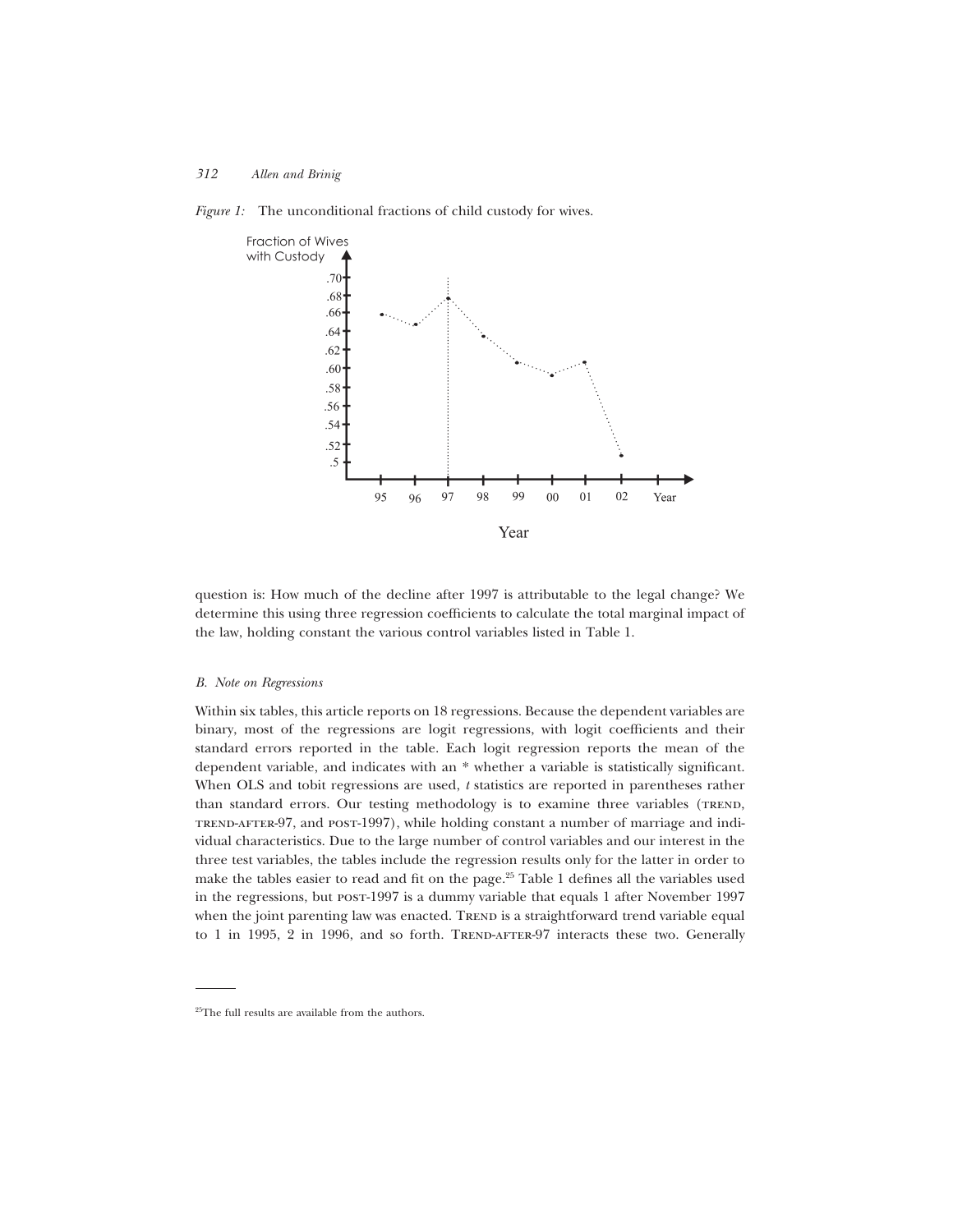| Table 1: | Definition of Variables |  |
|----------|-------------------------|--|
|          |                         |  |

|                                |                   |                                                                             | Mean Prelaw | Mean Postlaw |
|--------------------------------|-------------------|-----------------------------------------------------------------------------|-------------|--------------|
| Independent Variables          |                   |                                                                             |             |              |
| Length of separation           | $\qquad \qquad =$ | Number of years between separation and<br>divorce                           | 1.483       | 1.482        |
| Length of marriage             | $\quad =$         | Length of marriage in years                                                 | 10.675      | 10.831       |
| Wife's age                     | $=$               | Age of wife in reference year                                               | 33.90*      | 34.77*       |
| Husband's age                  | $\qquad \qquad =$ | Age of husband in reference year                                            | 36.76       | 37.16        |
| Wife's race                    | $=$               | 1 if wife is white                                                          | $0.873*$    | $0.842*$     |
| Husband's race                 | $=$               | 1 if husband is white                                                       | $0.863*$    | $0.835*$     |
| Wife's education               | $=$               | Number of years of wife's education                                         | 12.79       | 12.95        |
| Husband's education            | $=$               | Number of years of husband's education                                      | 12.86       | 12.99        |
| Wife out of state              | $=$               | 1 if wife lives out of Oregon                                               | 0.037       | 0.042        |
| Husband out of state           | $\qquad \qquad =$ | 1 if husband lives out of Oregon                                            | 0.084       | 0.079        |
| Welfare                        | $=$               | 1 if wife is on welfare                                                     | $0.14*$     | $0.10*$      |
| Number of wife marriages       | $\qquad \qquad =$ | Number of marriages for wife                                                | 1.29        | 1.29         |
| Number of husband<br>marriages | $=$               | Number of marriages for husband                                             | 1.29        | 1.26         |
| Number of children             | $=$               | Number of children in household                                             | 1.88        | 1.85         |
| County per-capita income       | $=$               | Per-capita income in county. $(1,000s)$ of<br>dollars)                      | 25,324*     | 26,873*      |
| Husband lawyer                 | $=$               | 1 if husband represented by a lawyer                                        | 0.36        | 0.36         |
| Wife Lawyer                    | $=$               | 1 if wife represented by a lawyer                                           | 0.48        | 0.47         |
| Trend                          | $=$               | 1 in 1995, 2 in 1996, etc.                                                  |             |              |
| Guideline                      | $=$               | The child support guideline for two<br>children at the average income level | \$828       | \$799        |
| Trend-after-97                 | $\qquad \qquad =$ | TREND times POST-1997                                                       |             |              |
| Post-1997                      | $=$               | 1 if reference year was November 1997 or                                    |             |              |
|                                |                   | later                                                                       |             |              |
| Dependent Variables            |                   |                                                                             |             |              |
| Wife custody                   | $\qquad \qquad =$ | 1 if wife obtains sole custody                                              | 0.66        | 0.59         |
| Husband custody                | $\qquad \qquad =$ | 1 if husband obtains sole custody                                           | 0.08        | 0.10         |
| Joint custody                  | $=$               | 1 if custody shared                                                         | 0.24        | 0.28         |
| Split custody                  | $=$               | 1 if husband and wife split custody                                         | 0.02        | 0.03         |
| Mediator                       | $=$               | 1 if the parties used a mediator                                            | 0.035       | 0.112        |
| Spouse support change          | $\quad =$         | 1 if any change was made to spousal<br>support after divorce                | 0.081       | 0.088        |
| Spouse support                 | $\qquad \qquad =$ | Actual spousal support amount per month                                     | 97.95       | 160.84       |
| Child support                  | $\qquad \qquad =$ | Actual child support amount per month                                       | 359.97      | 348.38       |
| Divorce timing                 | $\qquad \qquad =$ | 1 if divorce took place within a given year                                 | 0.60        | 0.40         |
| Abuse allegation               | $=$               | 1 if either spouse filed domestic violence<br>allegation                    | 0.26        | 0.21         |
| Court order                    | $\quad =$         | 1 if protective domestic violence order<br>issued                           | 0.23        | 0.21         |
| False allegation               | $\qquad \qquad =$ | 1 if there is an allegation with no order                                   | 0.03        | 0.05         |
| Wife makes allegation          | $\qquad \qquad =$ | 1 if wife makes the domestic violence<br>allegation                         | 0.23        | 0.19         |
| Wife makes false allegation    | $=$               | 1 if no order is issued after allegation                                    | 0.005       | 0.01         |
| Multiple allegations           | $=$               | 1 if either the husband or wife made more                                   | 0.19        | 0.29         |
|                                |                   | than one allegation                                                         |             |              |

\*Indicates the difference in means is significant at the 5 percent level.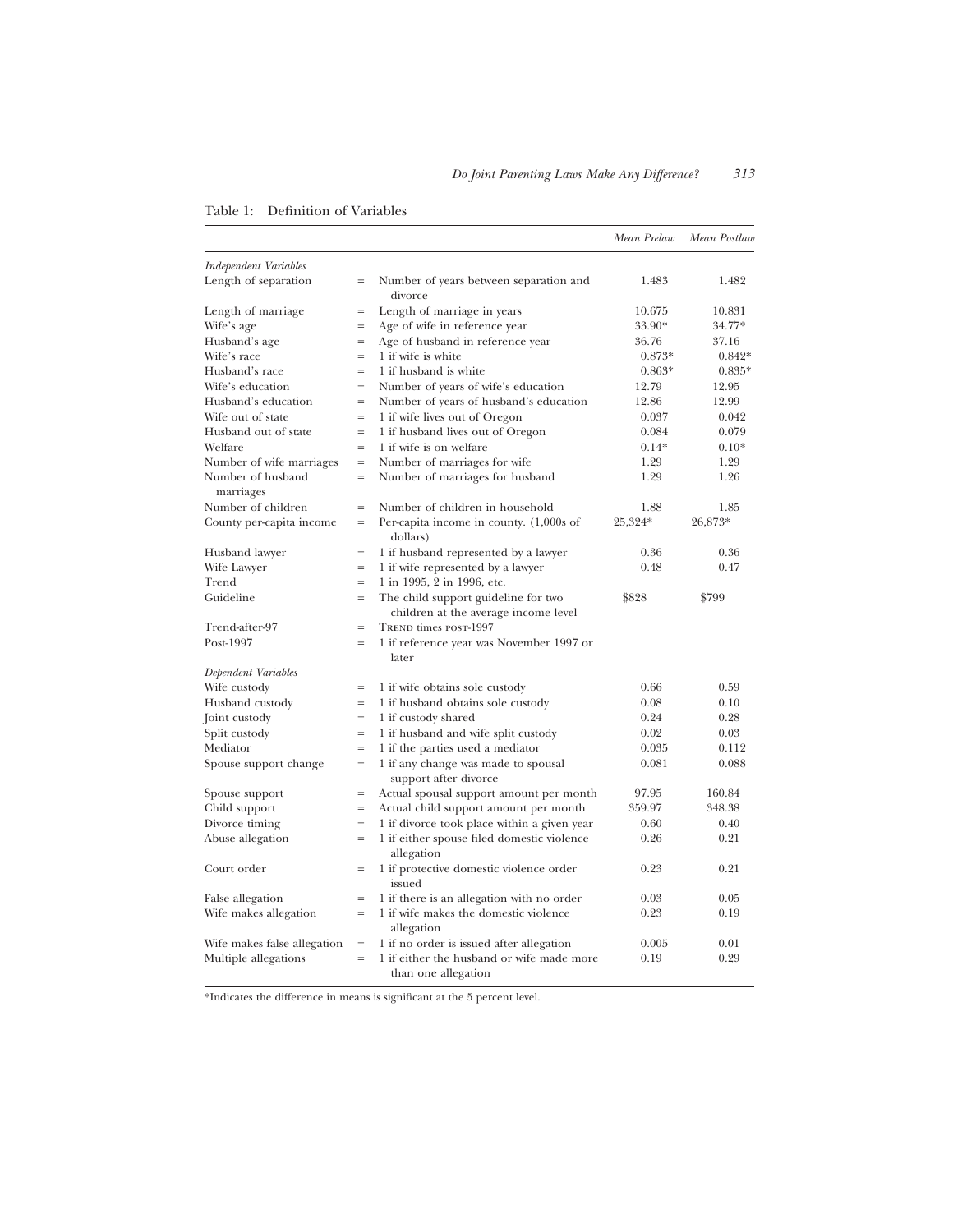Table 2: Custody Outcomes (Including a Trend Variable); Dependent Variable = 1 if Custody is to (1) Wife, (2) Husband, (3) Joint, or (4) Split

|                | Wife Custody $(1)$ | Husband Custody $(2)$ | <i>Joint Custody</i> $(3)$ | <i>Split Custody</i> $(4)$ |
|----------------|--------------------|-----------------------|----------------------------|----------------------------|
| TREND          | 0.105              | $-0.770*$             | 0.147                      | $-0.853$                   |
|                | (0.092)            | (0.203)               | (0.099)                    | (0.439)                    |
| TREND-AFTER-97 | $-0.206*$          | $0.853*$              | $-0.089$                   | $1.087*$                   |
|                | (0.098)            | (0.212)               | (0.105)                    | (0.454)                    |
| POST-1997      | 0.505              | $-1.464*$             | 0.110                      | $-2.293*$                  |
|                | (0.276)            | (0.491)               | (0.301)                    | (1.011)                    |
| Chi-square     | 186.60             | 282.678               | 116.755                    | 63.943                     |
| $\%$ correct   | 64.6               | 91.3                  | 72.3                       | 98                         |
| N              | 2,958              | 2,958                 | 2,958                      | 2,958                      |
| Mean dep. var. | 0.62               | 0.08                  | 0.28                       | 0.02                       |

\*Significant at the 5 percent level.

NOTE: Logit coefficients with standard errors in parentheses. See Sections IV.B and IV.C for an explanation of Table 2.

speaking, we are interested in whether there is a change in the trend of our dependent variables after the legal change.<sup>26</sup>

#### *C. Custody Results*

Presumably, the purpose of a joint parenting law is to increase the amount of joint parenting. In terms of gross custody numbers, for those divorcing before the November 1997 cut-off date, 66 percent of the time sole custody was awarded to the wife. After November 1997, sole custody is awarded to the wife on average only 59 percent of the time.<sup>27</sup> This result is confirmed when individual and marriage characteristics are controlled for. Table 2 shows a series of logit regressions, where the dependent variable is 1 for the

<sup>&</sup>lt;sup>26</sup>Unfortunately, our data are for only one state, and within the state we do not have a control group of undivorced couples. Hence we are unable to do a difference-in-difference experiment across the regime shift. Data from other states are not as complete, and there is no control group within the Oregon data. We did experiment with regression discontinuity techniques by looking at the outcomes in the neighborhood of the legal change. Although this predictably raised the standard errors, the point estimates remained similar and none of our conclusions were affected. Because our different tests all are before/after experiments within a single state, we can only use a time trend to control for time effects. Wolfers (2006) has shown how a time trend might contaminate a trend with dynamic adjustments. He argues for using year dummy variables. We did this, but our data do not allow for very precise estimates. Given our short panel, the contamination problem seems minimal, and we therefore used trend variables.

 $^{27}\rm Local$  newspapers even noted the increase in father-headed households:

In Marion and Polk counties, households headed by single fathers rose from 1,921 in 1990 to 3,166 in 2000. And the rate of increase for single-dad households is outpacing the rise in households headed by single moms, which increased 31.9 percent (6,574 to 8,674) in Marion and Polk counties. Nationwide, the increase for single moms was 25 percent." (Statesman Journal 2001:1A)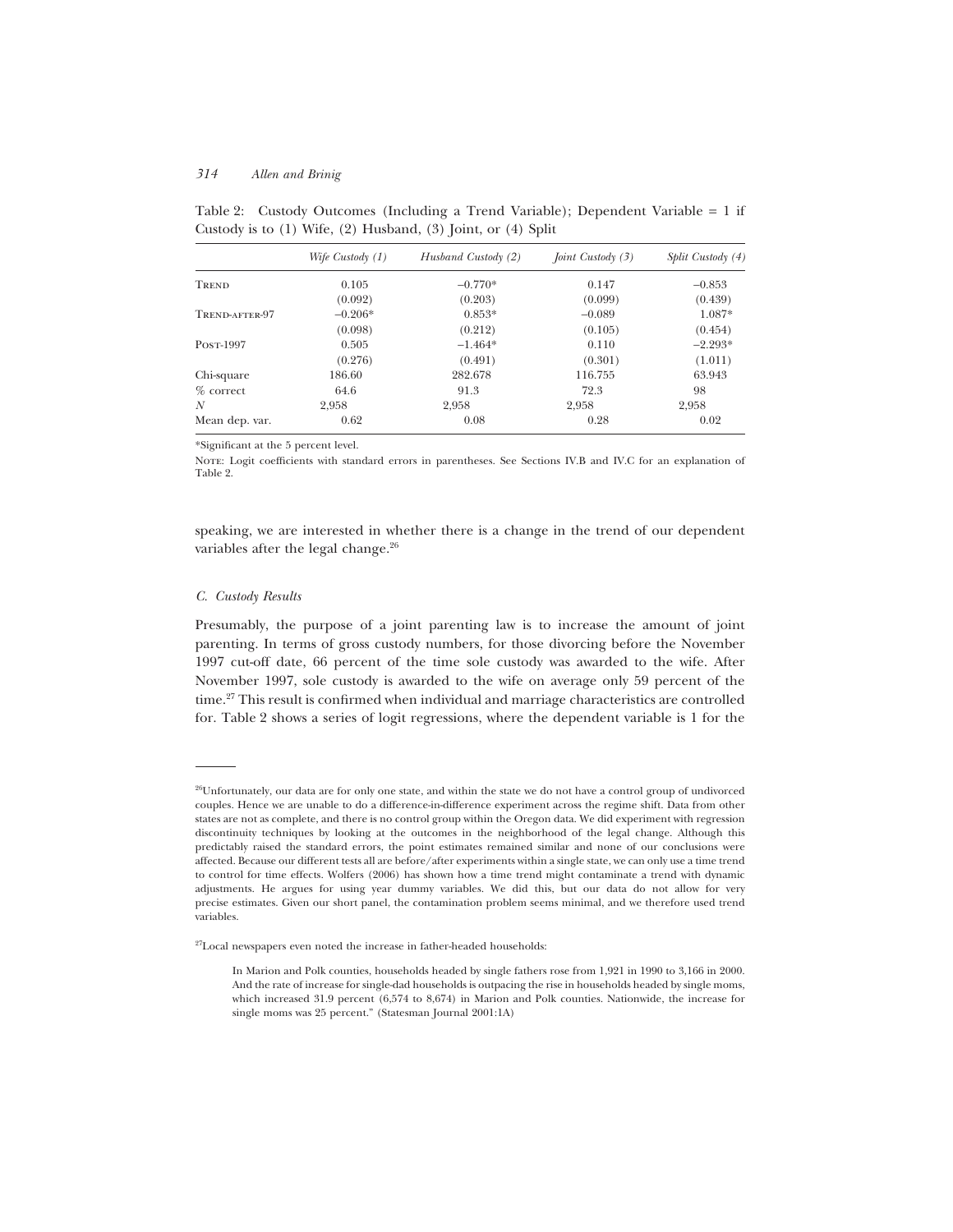

*Figure 2:* Estimated custody coefficients for wife custody.

various types of custody arrangements.<sup>28</sup> The variables of interest are TREND, TREND-AFTER-97, and post-1997—the variables measuring a change in legal regime.

Figure 1 showed that the law looks like it contributed to a decline in sole custody for the wife. This is confirmed by the three test regression coefficients in Table 2. According to Regression (1) in Table 2, at the margin, custody for wives had (statistically) not been changing before the law. After the change in custody rules, there is a decline in awards to wives attributable to the legal change. Plotting the sum of the marginal impact of the law yields Figure 2.

The dots in Figure 2 are the estimated custody coefficients for a given year based on the coefficients from the regression. The positive value of post-1997 in Regression (1) of Table 2 shows up as a shift up in the *intercept* in 1997, while the large negative coefficient on trend-after-97 is reflected in the downward slope of the second trend line. If this graph were drawn for the other regressions in the article, this basic pattern would appear over and over. The legal change to joint parenting often reverses the prior trend, although not always significantly.

In a similar fashion, Regression (2) of Table 2 shows a very strong marginal effect of the joint parenting law on sole custody for fathers. Other things constant, father sole custody was falling over time (TREND is negative) until the legal change and then this effect is reversed after the law (TREND-AFTER-97 is positive). If drawn, the total estimated

<sup>28</sup>We also ran the regressions in Table 2 under one large multinomial regression. The signs and magnitudes of the coefficients remained stable, although their statistical significance improved. We present the logit coefficients because they are easier to interpret, do not depend on a specific reference category, and because the four custodial categories violate the independence assumption to run the multinomial logit.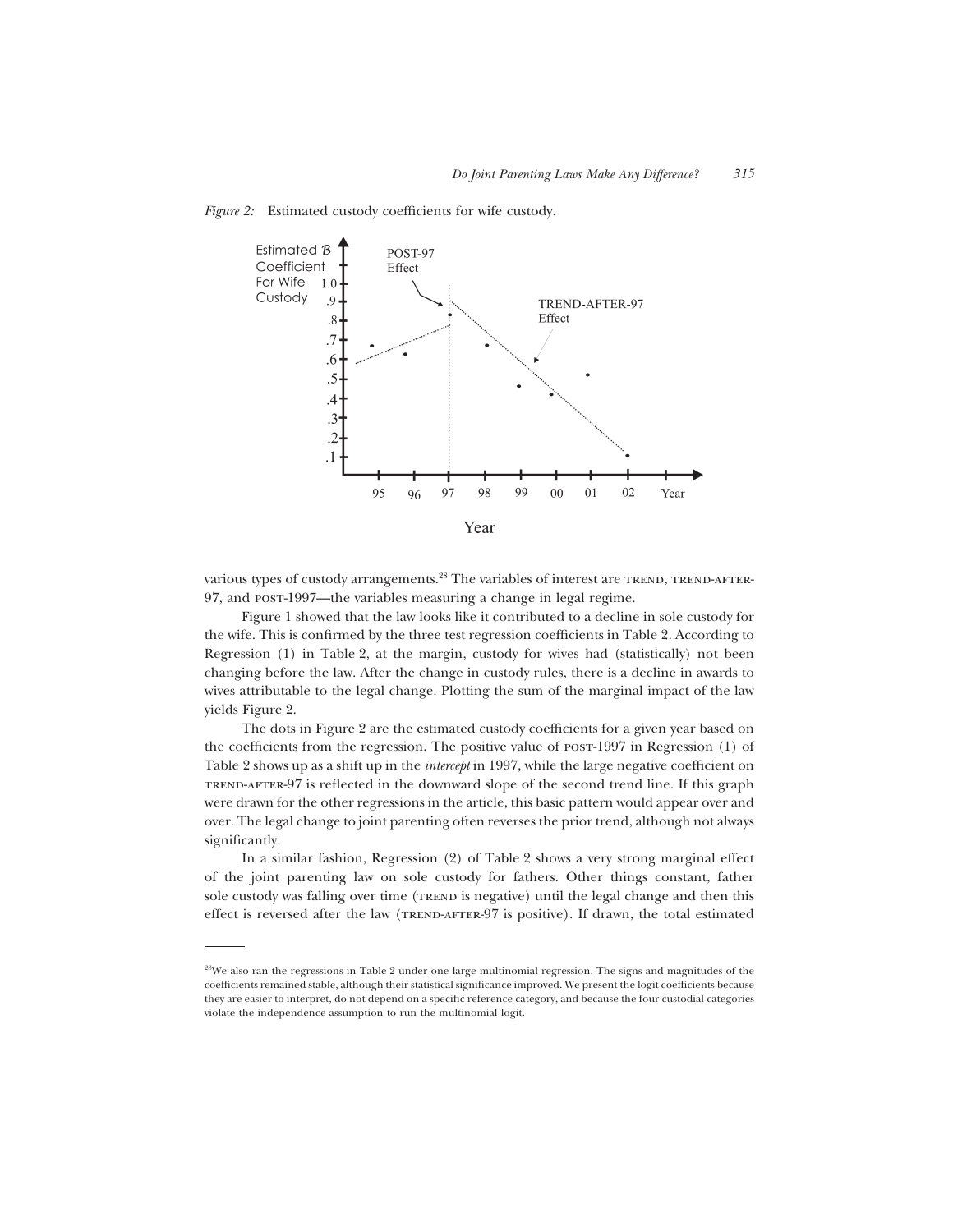coefficients would look like an inverted Figure 2. Moving to Regression (4), we see there was a strong reversal in split custody. Split custody is where each spouse receives custody over different children in the marriage. Whereas split custody decisions were declining over time, they start to increase after the legal change. Ironically, and perhaps most surprising, the effect on joint parenting shown in Regression (3) shows there was effectively *no* change that can be attributed to the law. Thus, the joint parenting law altered custody, but this came through changes in sole and split custody. This result is quite surprising.

As is often found in regressions that include legal changes, the three variables testing for the significance of legal change are not the most economically meaningful ones.<sup>29</sup> These regressions control for those variables listed in Table 1 and the two variables controlling for whether the husband or wife lives out of state are quite strong. Each has a large negative effect on gaining custody.30 Otherwise, the number of children and the presence of a lawyer are the most important variables in explaining custody.

#### *D. Mediation*

Divorces are legally resolved in one of four nonmutually exclusive ways. Couples can resolve the issues themselves by affidavit, with the court only approving the final agreement. They can have their lawyers resolve the issues by stipulation, again with only formal court approval. They can use mediators to reach agreements (ratified by the court), and, finally, they can go to trial (with or without first attempting to mediate). Prior to 1997, private settlement by affidavit accounted for 60.1 percent of settlements. Mediation accounted for only 3.5 percent of settlements. After 1997, mediated settlements account for 11.2 percent of settlements, with most of this increase coming from settlements by affidavit, and some reduction in litigated cases. This increase is understandable, given the directive of the statute to refer disputed custody cases to a mediator. $31$  There is virtually no change in settlements by stipulation.

Table 3 shows a logit regression where the dependent variable is 1 if settlement was by mediation. Holding other factors constant, the three test variables show that prior to the joint parenting act, there was no growth in the use of mediators, but after the legal change there was a significant increase in their use.

<sup>&</sup>lt;sup>29</sup>Indeed, the explanatory power of these four regressions, and the one on mediation found in Table 3, is not very strong. Comparing the percentage of predicted correct outcomes with the mean of the dependent variable shows only a small improvement over a naïve model that always predicted 1 as the outcome. The effect of the law on custody is quite robust to various specifications, but the legal variables, along with all the other controls, do not explain a lot of the variation in custody.

<sup>&</sup>lt;sup>30</sup>If we select only those divorces where both spouses remain in state, our results remain unchanged in terms of magnitude, sign, and significance.

<sup>&</sup>lt;sup>31</sup>A spouse is allowed to decline mediation if it is too stressful, however (typically because of abuse during the marriage).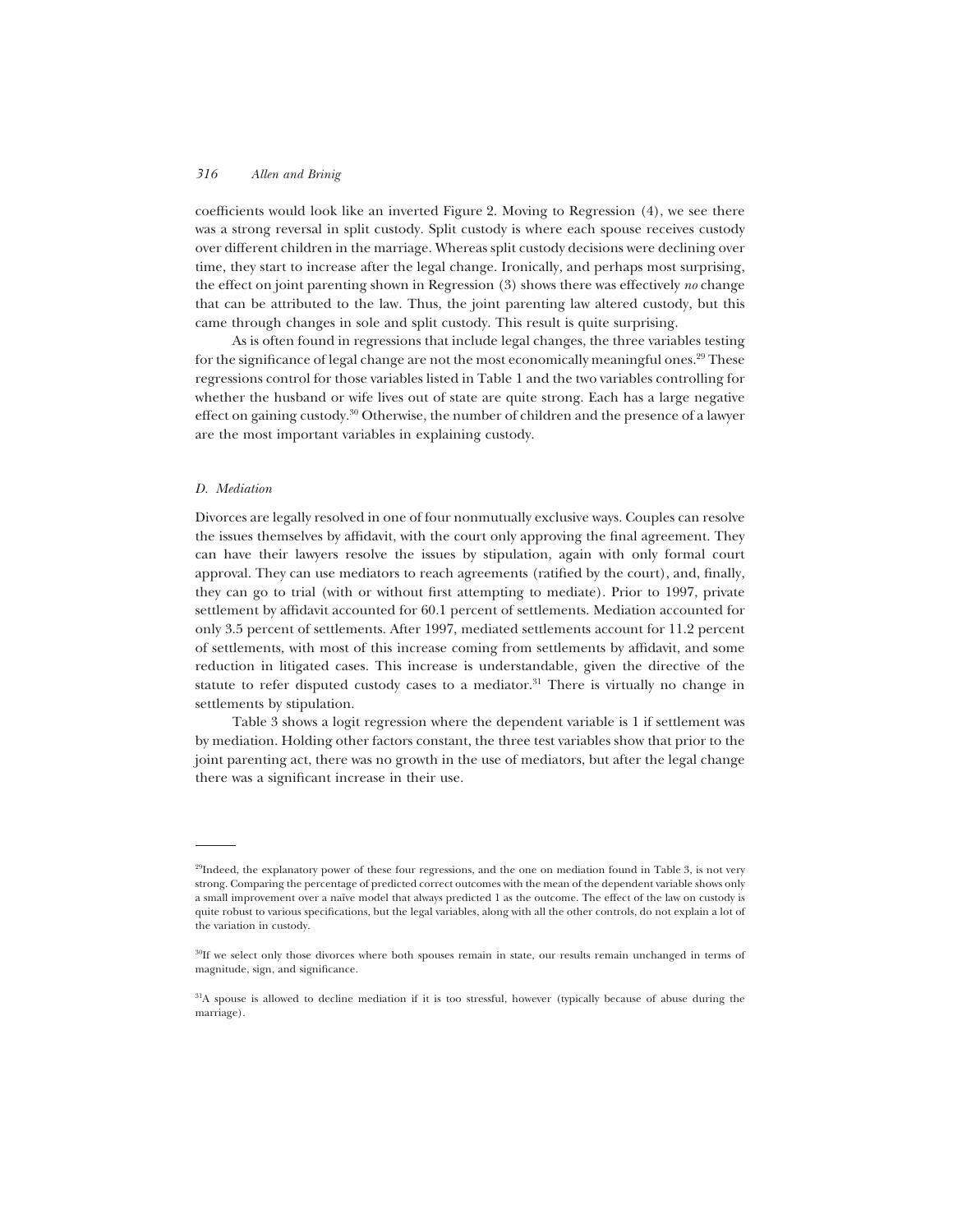## *Do Joint Parenting Laws Make Any Difference? 317*

|                                                  |  | Table 3: Mediation Resolved Dispute; Dependent |
|--------------------------------------------------|--|------------------------------------------------|
| Variable = 1 Divorce Was Resolved with Mediation |  |                                                |

|                | Mediation |
|----------------|-----------|
| <b>TREND</b>   | $-0.071$  |
|                | (0.245)   |
| TREND-AFTER-97 | $0.514*$  |
|                | (0.253)   |
| POST-1997      | $-1.537*$ |
|                | (0.641)   |
| Chi-square     | 131.337   |
| $%$ correct    | 91.5      |
| N              | 2,454     |
| Mean dep. var. | 0.08      |

\*Significant at the 5 percent level.

NOTE: Logit coefficients with standard errors in parentheses. See Sections IV.B and IV.D for an explanation of Table 3

| Table 4: | Regressions: Child Support and Spousal Support |  |  |  |  |  |
|----------|------------------------------------------------|--|--|--|--|--|
|----------|------------------------------------------------|--|--|--|--|--|

|                | Logit<br>$(1)$ Change to<br>Spousal Support | Tobit<br>(2) Spousal<br>Support<br><b>Full Sample</b> | Tobit<br>$(3)$ Child<br>Support<br><b>Full Sample</b> | Tobit<br>$(4)$ Spousal<br>Support<br>Wife Custody | Tobit<br>$(5)$ Child<br>Support<br>Wife Custody |
|----------------|---------------------------------------------|-------------------------------------------------------|-------------------------------------------------------|---------------------------------------------------|-------------------------------------------------|
| Guideline      |                                             |                                                       | $-0.051$                                              |                                                   | $-0.052$                                        |
|                |                                             |                                                       | $(-4.23)$ **                                          |                                                   | $(-3.66)$                                       |
| TREND          | 0.050                                       | 0.172                                                 | $-0.558$                                              | 0.588                                             | $-0.586$                                        |
|                | (0.162)                                     | (0.20)                                                | $(-2.83)$ **                                          | (0.58)                                            | $(-2.65)$                                       |
| TREND-AFTER-97 | $-0.009$                                    | 0.107                                                 | $-0.114$                                              | $-0.112$                                          | 0.032                                           |
|                | (0.173)                                     | (0.12)                                                | $(-0.47)$                                             | $(-0.10)$                                         | (0.11)                                          |
| POST-1997      | $-0.124$                                    | $-0.965$                                              | 1.530                                                 | $-1.377$                                          | 0.685                                           |
|                | (0.497)                                     | $(-0.37)$                                             | $(1.92)$ *                                            | $(-0.42)$                                         | (0.72)                                          |
| Chi-square     | 223.87                                      | 245.46                                                | 138.98                                                | 148.73                                            | 82.4                                            |
| N              | 2.739                                       | 3.702                                                 | 2.046                                                 | 1.691                                             | 1,263                                           |

\*\*Significant at the 5 percent level; \*significant at the 10 percent level.

NOTE: Tobits have *t* statistics in parentheses. See Sections IV.B. and IV.E for an explanation of Table 4.

#### *E. Child and Spousal Support*

Generally speaking, the results on custody and mediation reported so far would support Hypothesis H1 and reject H3; however, one might have expected an increase in joint parenting. This latter result might have occurred because the wife merely purchased the custody rights back through compensating changes in spousal or child support awards in cases where joint parenting was awarded. To investigate this, we present five regressions in Table 4 that examine child and spousal support before and after the law change. The first is a logit regression where the dependent variable equals 1 if there was *any* change to spousal support after the divorce. From the estimates in Regression (1) there clearly is no significant change in this variable after 1997—most spousal awards remained the same.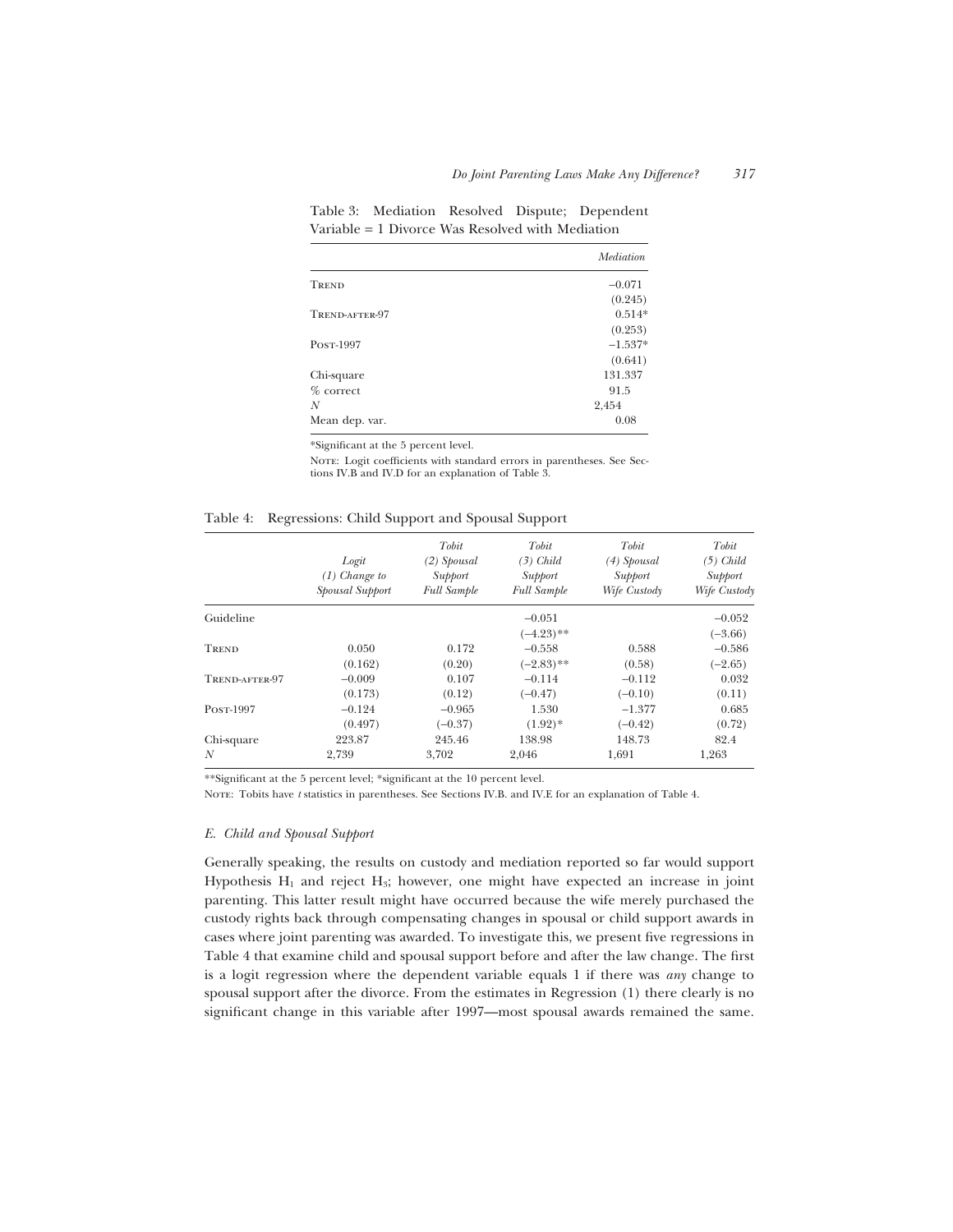Column (2) shows a tobit regression that uses the actual spousal support values rather than a 0/1 dummy for whether support was made, using the entire sample. Column (3) shows a tobit regression where the dependent variable is the actual amount of child support paid.<sup>32</sup> In both Columns (2) and (3) the sample contains all custody arrangements. Columns (4) and (5) repeat the Tobit regressions, but look at the subsample of wife custody only.<sup>33</sup>

The results from Regressions (2) and (5) in Table 4 confirm the logit results, and find no change in either spouse or child custody awards. This holds for both the full and subsamples. This is a strong refutation of Hypothesis  $H_2$ . If wives had lost custody rights, they might have gained them back by asking for less child or spousal support. This does not appear to have happened.

#### *F. Timing of Divorce*

Most separated couples resolve their divorces quickly. In the Oregon sample, approximately 70 percent of separated couples complete their divorce within one year. Still, that leaves a substantial number who have a delayed divorce. Some of these couples no doubt have difficulty bargaining over child custody. Both may want custody, both may want the other parent not to have it, and the discrete nature of parenthood may make neither satisfied with potential agreements.34 On the one hand, a law that announces a presumption of joint custody with encouraged mediation might help speed up the bargaining process. On the other hand, if the losing party individually fights against the transfer of legal rights, the time it takes to divorce could increase.

Our data provide an eight-year window on separated couples who end up divorcing. Since our data span eight years, we can use them to create a panel where couples enter in 1995, separate, and remain in the data set until they obtain a divorce. Unlike most panels of married individuals, everyone in the sample actually obtains a divorce. Thus we can think of divorce in this context as a hazard, with no right-side censoring. In Table 5 we use these panel data in the context of a discrete time logit estimator. The regressions in Table 5 have a limited dependent variable. This variable equals 1 if the couple divorce in the reference

 $32T$ obit regressions are used to control for the left-hand-side censoring that results when zero support is paid. Tobit solves a latent variable problem. Given that our data are the *actual* support payments, it is likely that cases exist where custody is granted to the wife, but the child spends enough time with the father that the net payment (in the father's eyes) should be negative, and is, in practice, set at zero. This seems even more likely for spousal support. Hence the tobit procedure seems appropriate.

<sup>&</sup>lt;sup>33</sup>The regressions on child support include a variable that gives the child support guideline amounts per year for a family with two children at the average income level.

<sup>34</sup>Children have some characteristics that make them public goods within the marriage (Weiss & Willis 1985). When the marriage is going well, one spouse's role as parent does not significantly change when the children are with the other parent. Divorce often changes this. Time with children is often a zero-sum game, especially when one spouse is suspicious of the parenting actions of the other parent.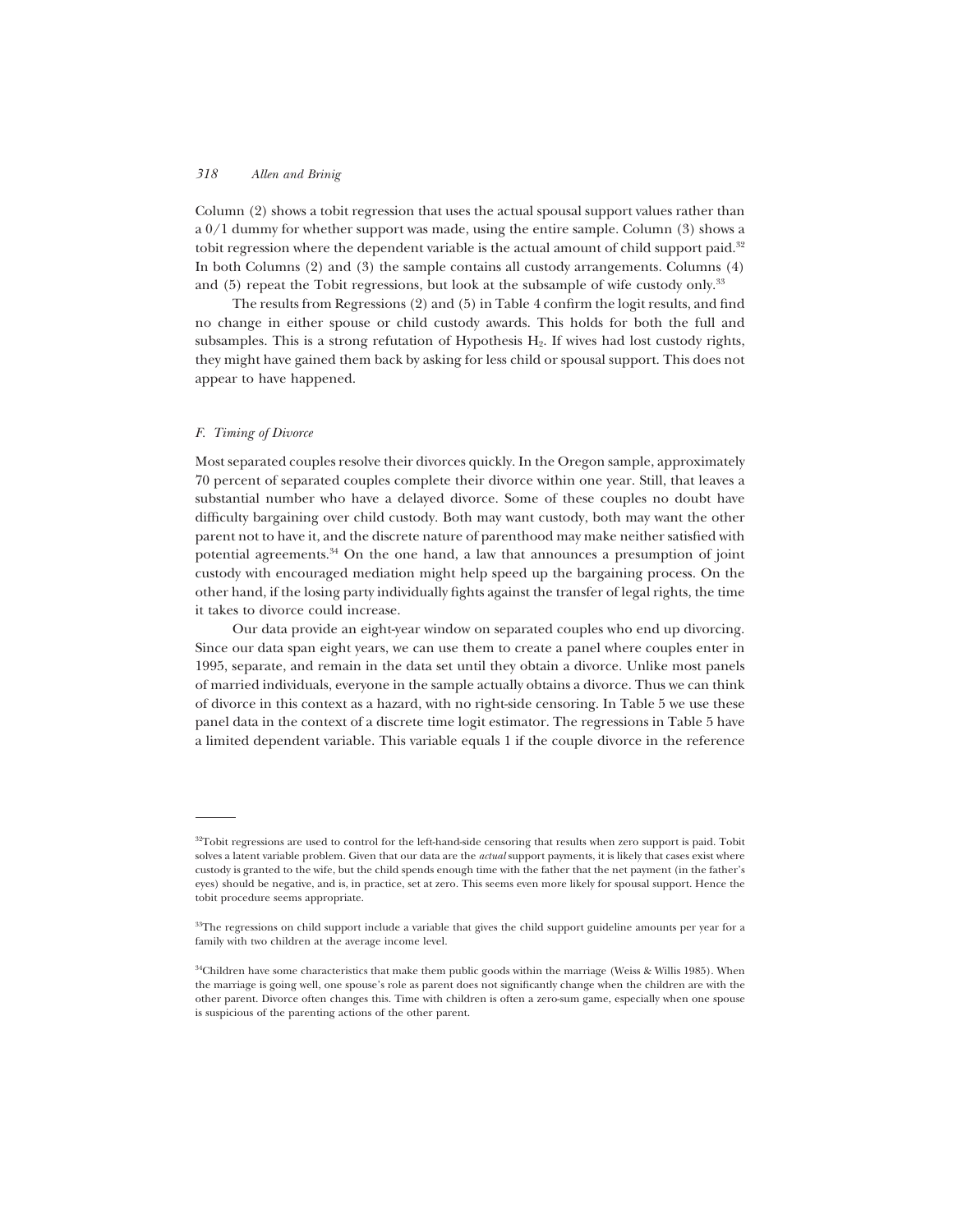|                | Unrestricted<br>Regression (1) | Separated Less<br>Than 1 Year and<br><i>Before 2002 (2)</i> |
|----------------|--------------------------------|-------------------------------------------------------------|
| TREND          | $1.047*$                       | $0.762*$                                                    |
|                | (0.084)                        | (0.126)                                                     |
| TREND-AFTER-97 | $-0.456*$                      | $-0.119$                                                    |
|                | (0.088)                        | (0.140)                                                     |
| POST-1997      | $-1.921*$                      | $-2.137*$                                                   |
|                | (0.193)                        | (0.368)                                                     |
| Chi-square     | 1696.670                       | 282.331                                                     |
| $%$ correct    | 68.5                           | 70.1                                                        |
| N              | 6.078                          | 1.862                                                       |
| Mean dep. var. | 0.47                           | 0.474                                                       |

Table 5: Timing of Divorce; Dependent Variable = 1 if Divorced in Any Given Year

\*Significant at the 5 percent level.

NOTE: Logit coefficients with standard errors in parentheses. See Sections IV.B and IV.F for an explanation of Table 5.

year, and equals 0 if they remain separated. Thus a couple who divorces in 1998 would show up in the data for 1995, 1996, 1997, and 1998. The dependent variable for this couple would be 0, 0, 0, 1. If we run a logit regression on these panel data, a positive coefficient on the time test variables would mean the probability of a divorce increased. That is, it would signal that the divorce happened sooner after separation.

Given the structural nature of this test, there is a built-in positive bias on the coefficients of interest. Since our window of data is rather short, couples who separate in, say 1998, but do not divorce until 2003, are not in the data. The divorces near the end of our sample will tend to be short because the very long and recent separations are not selected. Indeed, looking at the raw data, this is clearly a problem for separations longer than two years. However, this will bias the TREND-AFTER-97 and POST-1997 variables in the positive direction, and we find the opposite result. The first column of Table 5 shows the results when the full unrestricted sample is used. Here, where the bias is strongest in the positive direction, we see that the coefficients for TREND-AFTER-97 and POST-1997 are large, statistically significant, and *negative*. In other words, the move to joint parenting increased the length of time to divorce, even in the case where the effect is biased in the opposite direction by sample selection.

The other regression in Table 5 restricts the sample of data to avoid the bias. Column (2), looks at the case where the couples were separated for less than one year before the divorce, and were separated no later than 2001. In this case, there should be no bias at all.<sup>35</sup> In both cases, we see that the move to joint parenting increased the length of separation.

<sup>35</sup>We looked at several different subsamples to test for sensitivity of the selection bias. In the cases for individuals separated for three, two, or one year, the coefficient for post-1997 was  $-2.77$ ,  $-2.59$ , and  $-2.26$ —very similar to our unbiased result.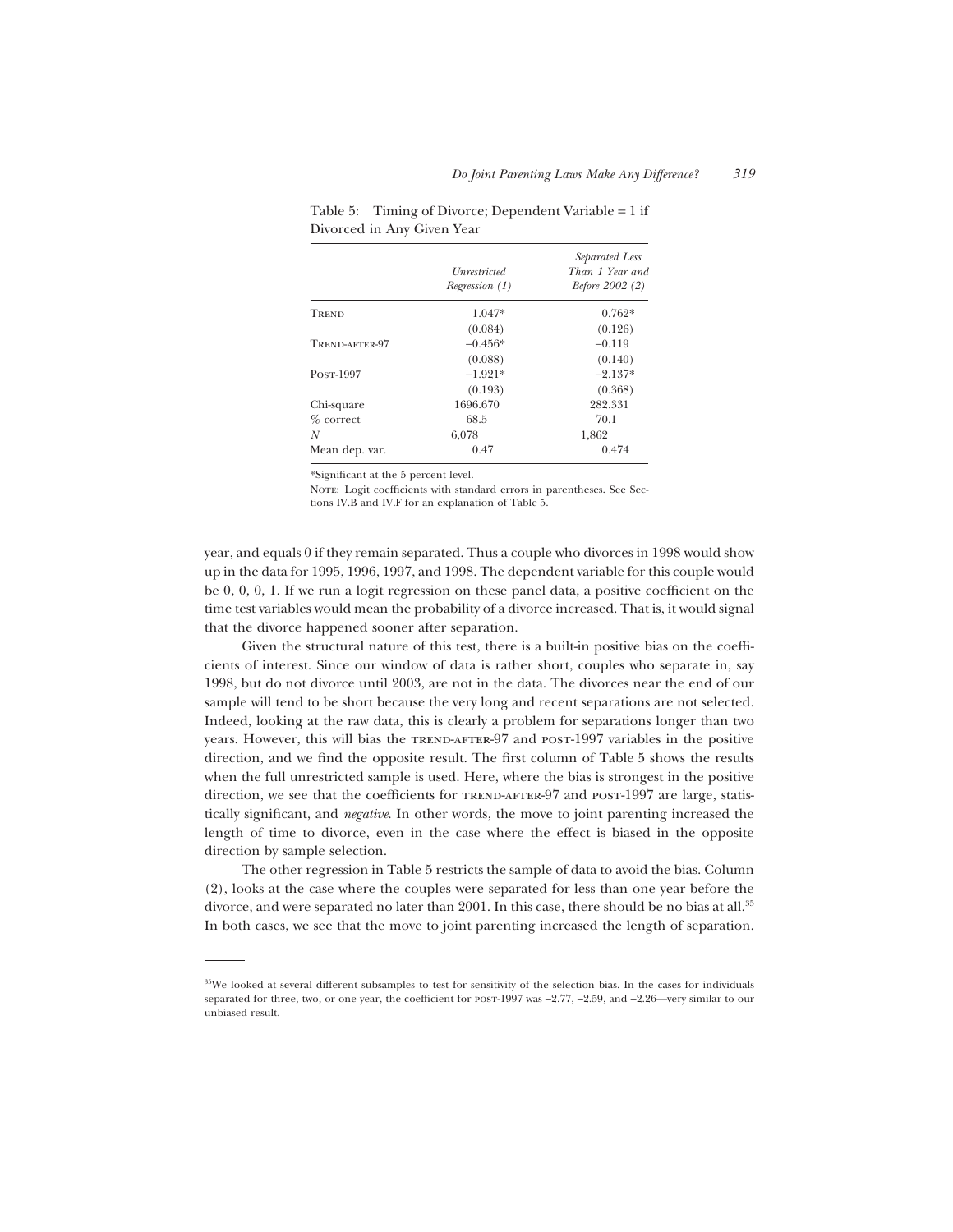For those separated less than two years, the increase in time was four months, an increase of 31 percent. In the reduced sample, the coefficient on post-1997 is very large relative to the other variables in the regressions and significant. The coefficient on TREND-AFTER-97 is, not surprisingly, insignificant. These results suggest that, at the margin, the legal change had a large one-time shock on the length of time to divorce.<sup>36</sup>

The results to this point pose an interesting puzzle. Oregon passed a law imposing joint parenting and the use of mediators. However, the change in custody was only in terms of sole custody, and the divorces took considerably longer. Are these two findings related?

#### *G. Divorce Resolutions*

One source of increased divorce time is additional predivorce litigation. In Oregon, the joint parenting law included an abuse "safety valve" in order to prevent parents who had engaged in domestic violence from gaining joint custody. Finding someone abusive, however, has to start with an accusation and evidence in court. Parents might even use the threat of an accusation to make the other parent back down on custody claims. Either way, accusations and defense take time, and may explain the increased length of divorce.<sup>37</sup> This type of behavior is likely to take place by both parties: mothers in defense of what they had prior to the legal change, and fathers in an attempt to gain sole custody.

In addition to data on mediation, the divorce records contain information on whether accusations of domestic violence (abuse) were made and whether or not the court issued protective orders based on these accusations. We call cases where an abuse claim was made but no order issued a "false claim."38 Prior to 1997 in Oregon, about 3 percent of divorce files had false claims. After 1997, this rises to about 6 percent.

Table 6 presents some regression results on various measures of "trouble" in the divorce proceedings. The logit regressions in Table 6 all examine the issue of accusations of domestic violence abuse. Regression (1) looks at whether or not a domestic violence allegation was made, Regression (2) at whether the court issued a protective order, and Regression (3) at whether the accusation was false or not. In all three of these logit regressions, the dependent variables of interest are  $\alpha$  accuse 97 and TREND-AFTER-97. Accuse 97 is a dummy variable equal to 1 if the accusation was made after the change in custody law. Regression (1) shows that there was a very large increase in abuse accusations following the change in the law, and then a movement back to the earlier trend. Although the number

<sup>&</sup>lt;sup>36</sup>In an alternative test we ran a simple OLS regression with LENGTH OF SEPARATION as our dependent variable. The results were almost the same. The joint parenting law increased the length of time to divorce; however, there was no previous significant trend of shorter divorces.

<sup>&</sup>lt;sup>37</sup>Some have found that joint custody laws have little impact on actual time in the home. See Maldonada (2005:998– 99); Scott (2000:1969 n190): "[R]eforms favoring joint physical custody failed to influence behavior because they were apparently inconsistent with the private preferences of parents regarding custodial arrangements.".

<sup>38</sup>This does not necessarily mean there was no abuse. There could also have been a withdrawing of the complaint because of reconciliation or a failure of proof. Since these domestic violence petitions were separate actions, many of which had criminal consequences, the standard of proof was a heightened one.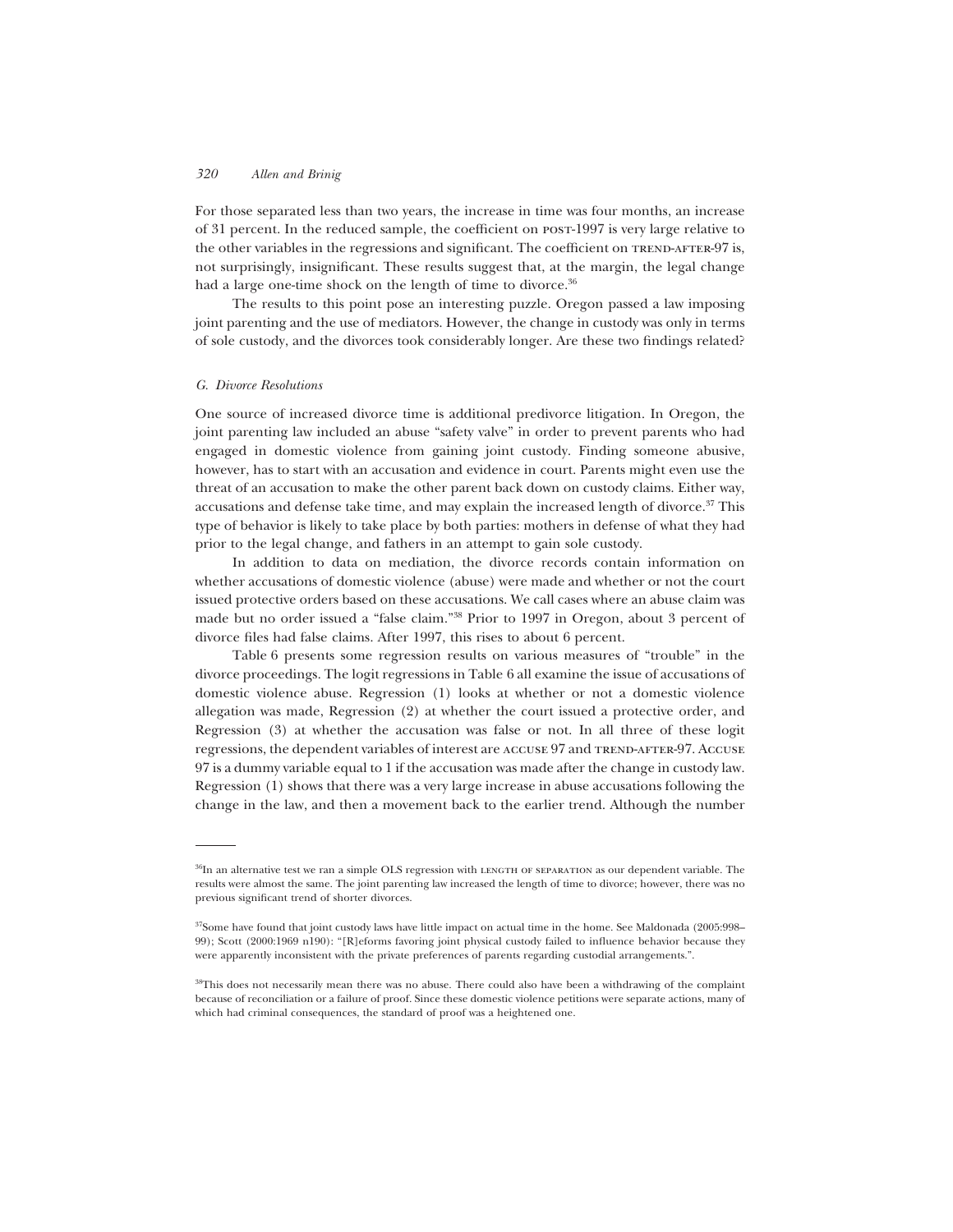|                | (1) Abuse Claim<br>Post-1997 | $(2)$ Court<br>Protective Order | $(3)$ False<br>Accusation | Wife Makes<br>(4)<br>Accusation | $(5)$ Wife False<br>Accusation | $(6)$ Multiple<br>Accusation |
|----------------|------------------------------|---------------------------------|---------------------------|---------------------------------|--------------------------------|------------------------------|
| TREND          | 0.004                        | $-0.063*$                       | $0.227*$                  | $-0.487*$                       | 0.221                          | $-0.175*$                    |
|                | (0.025)                      | (0.027)                         | (0.053)                   | (0.044)                         | (0.114)                        | (0.161)                      |
| TREND-AFTER-97 | $-1.152*$                    | $-1.041*$                       | $-0.288$                  | $0.421*$                        | 0.514                          | 0.345                        |
|                | (0.122)                      | (0.118)                         | (0.135)                   | (0.097)                         | (0.516)                        | $(0.125)$ *                  |
| ACCUSE 97      | 8.370*                       | 7.584*                          | $2.022*$                  | 2.480*                          | $-3.678$                       | $-1.334$                     |
|                | (0.746)                      | (0.692)                         | (0.767)                   | (0.550)                         | (3.613)                        | $(0.291)$ *                  |
| Chi-square     | 493.472                      | 452.220                         | 78.646                    | 1001.643                        | 38.023                         | 38.330                       |
| $%$ correct    | 80.1                         | 82.6                            | 95.5                      | 88.2                            | 99.1                           | 74.8                         |
| N              | 2.473                        | 2.473                           | 2.473                     | 2.473                           | 2.473                          | 658                          |
| Mean dep. var. | 0.25                         | 0.22                            | 0.04                      | 0.205                           | 0.009                          | 0.256                        |

Table 6: Conflicts and Accusations of Abuse; Dependent Variable = (1) 1 if Accusation (2) 1 if an Order Issued; (3–5) 1 if "False" Accusation; (6) 1 if Multiple Accusations

\*Significant at the 5 percent level.

Note: Logit coefficients with standard errors in parentheses. See Sections IV.B and IV.G for an explanation of Table 6.

of accusations starts to fall after the initial jump, the number is still higher in 2002 than in 1996 after controlling for the other variables. Regression (2) shows that courts responded to the increase in accusations by dramatically increasing the number of protective orders after the change to joint parenting. The number of protective orders also falls over time after 1997 as well. Finally, Regression (3) shows that a number of these accusations turned out to be false, and that these false accusations do not fall over time. All these results are statistically significant. Thus one of the possible sources for the increased time to divorce looks like an increase in the number of domestic violence claims. Interestingly, more of these were successful than unsuccessful.

The last three regressions in Table 6 look at two different aspects of these abuse claims. The dependent variable in Regression (4) is 1 if the wife made the accusation. Most accusations of domestic violence were made by wives: 91 percent prior to 1997, and 82 percent after 1997. The coefficient on Accuse 97 is large and significant, but then the number of wife claims begins to fall. Regression (5) has a dependent variable equal to 1 if the wife made a false accusation. From this regression we see that wives are less likely to make false accusations after the legal change, but that this effect is not statistically significant. Looking at the raw numbers of the false claims, 21 percent prior to 1997 are made by wives, but after 1997 20 percent still are. Thus, husbands remain more likely to make "false" claims than wives. In examining the divorce files, we discover that false abuse claims made by wives occur mostly because the plaintiff failed to appear at court, while most false claims made by husbands are dismissed by the court for lack of evidence. Finally, Regression (6) in Table 6 examines what happened to the number of multiple accusations after the change in law. This regression shows that the number of cases with multiple accusations increases quite dramatically over time. The bottom line is more divorce cases contained more accusations of domestic violence abuse, and these cases were revisited more often, after the introduction of joint parenting.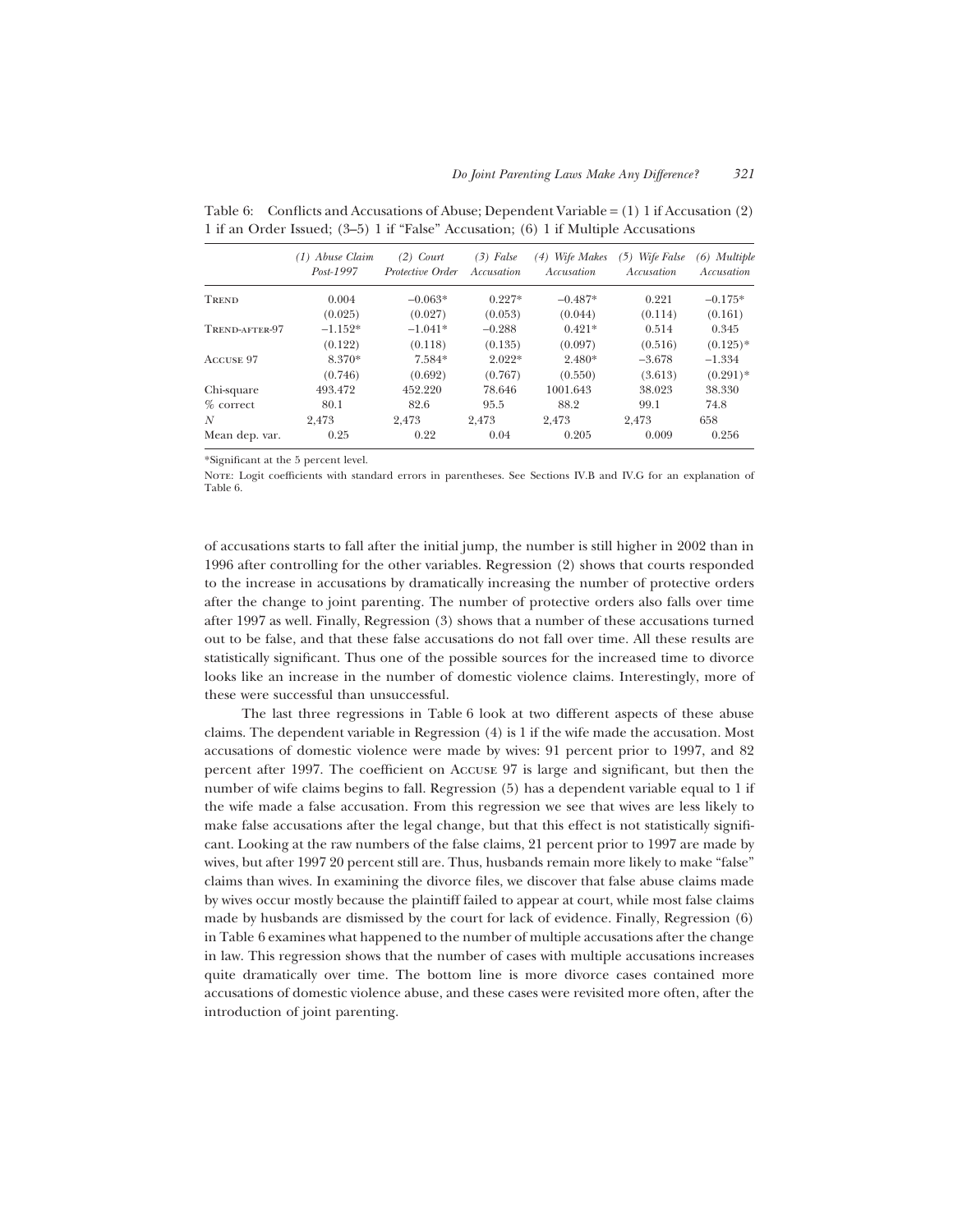# V. Conclusion and Discussion

In the academic and policy arenas of the family, there is an ongoing debate over the neutrality of legal institutions on family behavior. Becker (1981) provided a theoretical argument for legal neutrality in divorce based on the Coase theorem.39 In addition, advocates for family law reform often have implicit theories of family formation in which changes in behavior in response to a legal change are not an option.40 Empirical studies, however, have generally shown that changes in family law matter, although these changes are not always large, and not always in the directions Becker would have predicted. This article has empirically examined a change in custody rules, and has shown that this legislation did influence behavior on several margins, mostly in ways one might expect. In particular, the movement toward joint custody had real effects on custody awards, the use of mediators, and divorce proceedings. Paradoxically, many changes were not those sought by the legislation's proponents, who sought more equal parenting in the context of less acrimonious and less costly divorces and mediated solutions. Rather, the legislation created incentives that led to more dragged out and acrimonious divorces and no more equal parenting.

The 1997 change to Oregon's child custody law introduced what many would consider a "minor" change: a move to a presumption of joint custody, or "joint parenting." This change was lobbied for by father's rights groups and, presumably, was intended to benefit children through greater parenting by both parents. However, the inclusion of an "abuse" escape clause led to some surprising changes in divorce outcomes. To summarize, we found that the change in custody presumption led to:

- 1. A fall in sole custody to mothers, a rise in sole custody to fathers, and surprisingly, little change in joint custody.
- 2. A strong and significant change in the percentage of mediated divorces.
- 3. No significant change in the raw number of spousal support motions or in the dollar awards of spousal or child support.
- 4. A decrease in the speed of divorce. That is, divorces happened later after separation.
- 5. An increase in the number of abuse actions filed, particularly by wives. These abuse actions led to an increase in court no-contact orders, though not by as much as the increase in claims. The accusations were made by both the husband and wife, and were more likely to be repeat allegations.

<sup>&</sup>lt;sup>39</sup>Despite empirical evidence to the contrary, this view is becoming a creeping stylized fact among economists. McCloskey, in an otherwise delightful piece encouraging economists, among other things, to get their history correct, states: "For example, economists 'predict' . . . that, surprisingly, no-fault divorce should have no long-term effect on the prevalence of divorce. . . . And such a surprising claim on the basis of Prudence alone seems to be factually true in the world" (2002:23–24).

<sup>40</sup>Consider, e.g., a theory often touted in the same-sex marriage debate. "Love"-based theories of marriage suggest that loving couples should marry, nonloving couples should divorce, and that "love" is exogenous to the couple and independent of sex.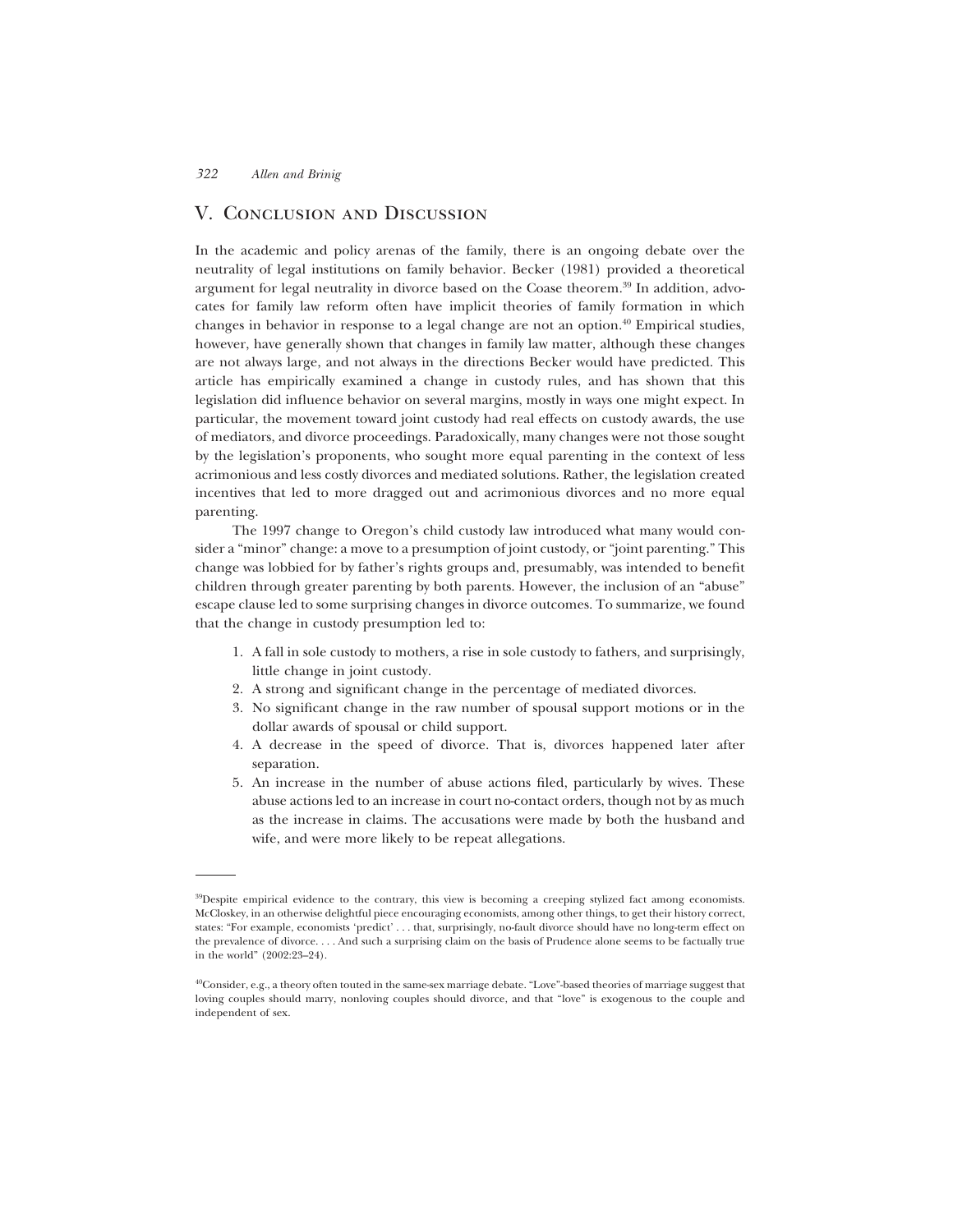Taken together, the results paint the following picture. The change in joint parenting law transferred custody rights to fathers who were able to use them to increase sole and split custody. There is no evidence that mothers bought these rights back through reduced support. In addition, the "abuse" escape clause, although utilized by both parents, was mostly wielded by wives. Thus, at least over the first five years of the law, the formal transfer of legal rights led to more disputes in settling the divorce, leading to longer divorces. Our evidence suggests this increase in the length of trial comes from increased accusations of abuse and battles over custody of children.

Considering that many states are interested in joint parenting laws, our results have relevance for policymakers. The small change in custody rights has real effects, and on margins some might not anticipate. Our results suggest that care should be given in designing custody laws.

# **REFERENCES**

- Allen, Douglas W. (1992a) "What Does She See in Him? The Effect of Sharing on the Choice of Spouse," 30 *Economic Inquiry* 57.
- —— (1992b) "Marriage and Divorce: Comment," 82 *American Economic Rev.* 679.
- Becker, Gary (1981) *A Treatise on the Family*. Cambridge: Harvard Univ. Press.
- Brinig, Margaret F., & F. H. Buckley (1998). "No-Fault Laws and At-Fault People," 18(3) *International Rev. of Law & Economics* 325.
- Chiappori, P. A. (1992) "Collective Labor Supply and Welfare," 100(3) *J. of Political Economy* 437.
- Chiappori, P. A., B. Fortin, & G. Lacroix (2002) "Marriage Market, Divorce Legislation, and Household Labor Supply," 110(1) *J. of Political Economy* 37.
- Cooter, R., S. Marks, & R. Mnookin (1982) "Bargaining in the Shadow of the Law: A Testable Model of Strategic Behavior," 11(2) *J. of Legal Studies* 225.
- Fortin, B., & G. Lacroix (1997) "A Test of the Unitary and Collective Models of Household Labour Supply," 107(443) *Economic J.* 933.
- Friedberg, Leora (1998) "Did Unilateral Divorce Raise Divorce Rates? Evidence from Panel Data," 88 *American Economic Rev.* 608.
- Gray, J. S. (1998) "Divorce-Law Changes, Household Bargaining, and Married Women's Labour Supply," 88(3) *American Economic Rev.* 628.
- Hoddinott, J., & L. J. Haddad (1995) "Does Female Income Share Influence Household Expenditures? Evidence from Côte d'Ivoire," 57(1) *Oxford Bulletin of Economics & Statistics* 72.
- Lundberg, S., & R. A. Pollak (1993) "Separate Spheres Bargaining and the Marriage Market," *J. of Political Economy* 988.
- —— (1994) "Noncooperative Bargaining Models of Marriage," 84(2) *American Economic Rev., Papers and Proceedings* 132.
- Maldonado, Solangel (2005) "Beyond Economic Fatherhood: Encouraging Divorced Fathers to Parent," 153 *Pennsylvania Law Rev.* 921.
- Manser, M., & M. Brown (1980) "Marriage and Household Decision-Making: A Bargaining Analysis," 21(1) *International Economic Rev.* 31.
- McCloskey, D. (2002) *The Secret Sins of Economics*. Chicago, IL: Prickly Paradigm Press.
- McElroy, M., & M. J. Horney (1981) "Nash-Bargained Household Decisions: Toward a Generalization of the Theory of Demand," 22(2) *International Economic Rev.* 333.
- Mnookin, R., & L. Kornhauser (1979) "Bargaining in the Shadow of the Law: The Case of Divorce," 88 *Yale Law J.* 950.